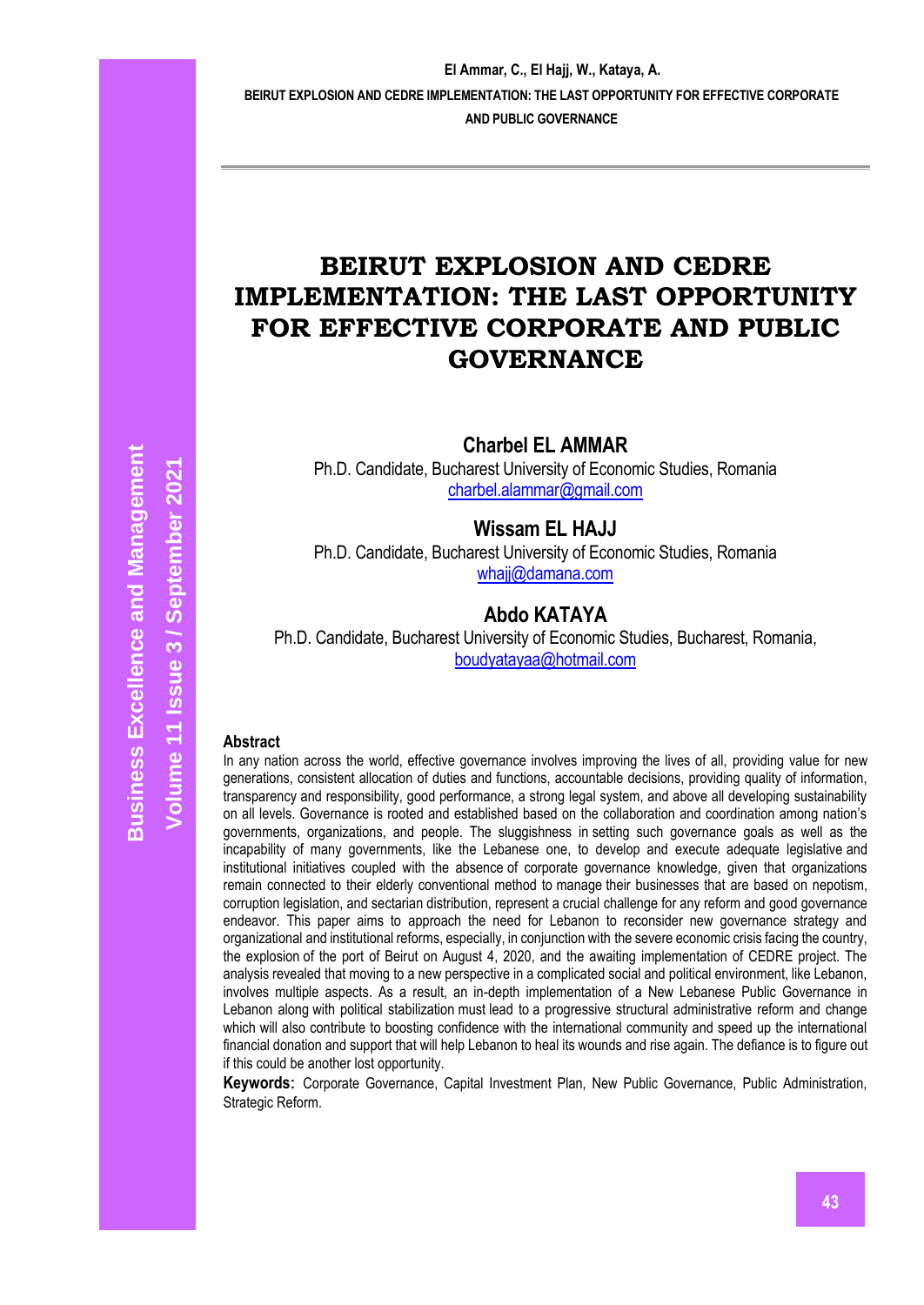### **1. INTRODUCTION**

August 4, 2020, is a date that Lebanese people won't forget due to the explosion of Beirut's port that hit and destroyed the artery and the main and essential nerve of the Lebanese economy. This situation occurred due to a series of factors such as: the absence of responsibility, bad performance, political conflicts, the inefficient legal system, lack of accountability and transparency, the lack of legislation of corruption, and inconsistency in the allocation of duties and functions. Also, it is an example of what poor governance can cause. There is no good and effective governance if it is not rooted and established based on communication and collaboration between all member states, government, organizations, and people (Johnston, 2012). Corporate governance is the structure of laws, relations, functions and procedures within and by which corporate control is exercised and regulated. It involves the processes by which businesses and those in charge are kept to accountability. Corporate governance affects how business goals are realistic and accomplished, how uncertainty is managed and evaluated, and how success is measured (Council, 2007). Efficient corporate governance frameworks enable businesses to build value through entrepreneurial spirit, creativity, growth, transparency, and by developing control mechanisms customized to the associated risks. In any corporate governance framework, it is important to determine the management and executives' tasks, with a combination of expertise, qualifications and accountability in the board in conformity to the nature and scope of the organization's activities. For those who can affect the strategy and financial results of a business along with sustainable and ethical judgment, there is a fundamental necessity for credibility. To increase transparency and resources, meeting the knowledge needs of a modern investment community is also crucial. Communicating the financial and non-financial company's performance calls for implementing procedures that maintain the credibility of company reports, and provide an accurate and balanced image of all relevant matters. The rights of all stakeholders need to be addressed, managed, and safeguarded. Each strategic decision has a level of doubt and raises a threat that can be controlled by careful monitoring and an effective internal control system. Incentives are also crucial to motivate the qualified staff to deliver the value that owners need. Public governance handles the interests of a state at all stages by involving people in decision-making process affecting their interests and existence. Thus, all crucial players, as business corporations, financial institutions, non-governmental organizations, and public institutions must undertake different responsibilities as a part of their significant contributions is to improve overall governance at all state levels. The law's implementation and the constitutional procedures and sanctions toward those who don't abide by such guidelines are to be adopted and imposed by representatives of the regulatory bodies of governmental organizations that have to exert significant control and authority. However, this is challenging in a nation which has experienced several struggles and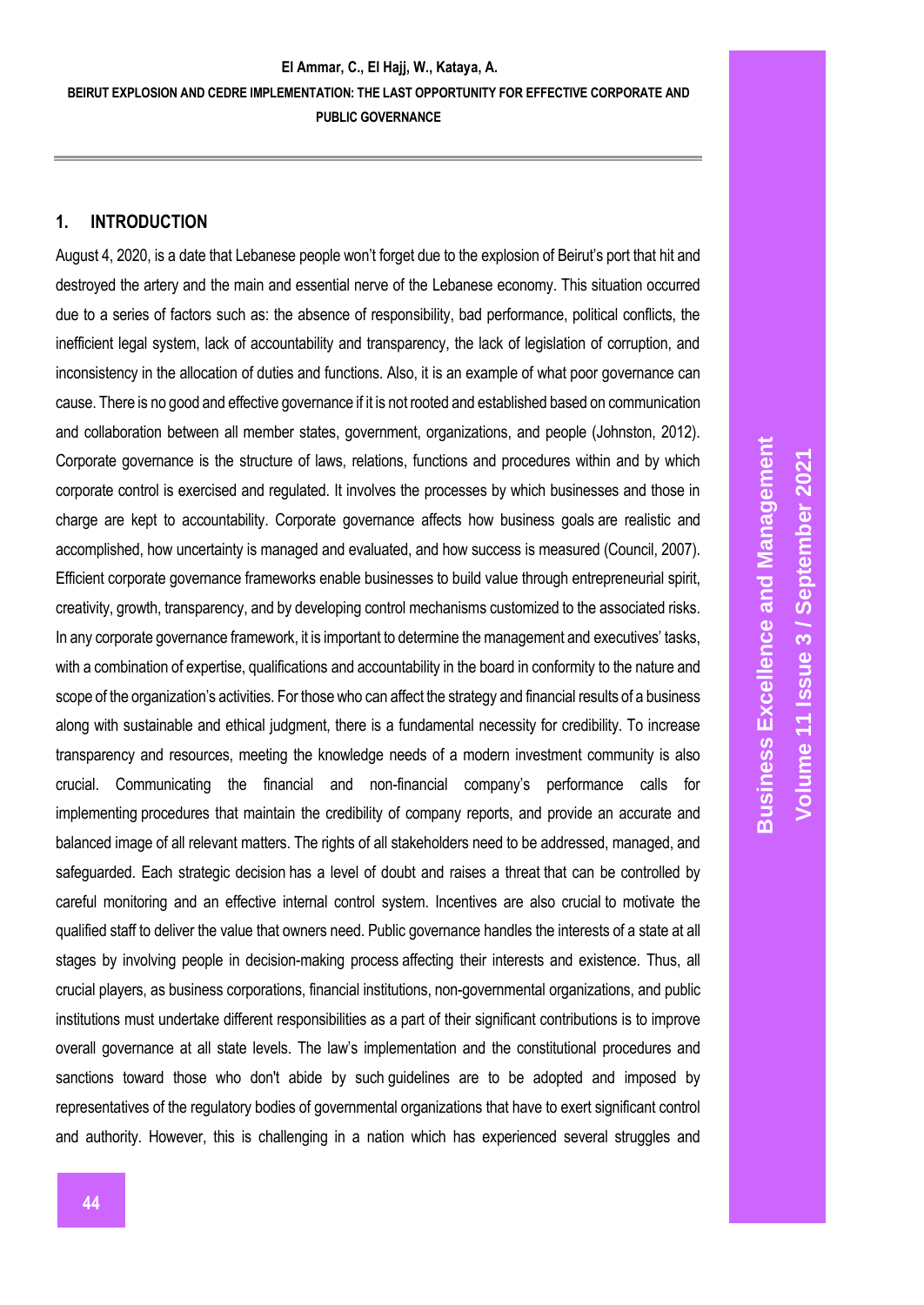disputes over the previous years, and where, based on studies, the level of corruption acts in these particular institutions have attained significant rates. The interconnection between corporate and economic governance is a must (Dixit, 2009). It enables a greater perception and knowledge of the particularities of the principle of governance in Lebanon. According to Dixit (2009), economic governance affects corporate governance. In Lebanon, poor structured governance is expected because the government lacks the ability to deliver governance while private organizations are left to operate and meet the necessary requirements and implement their standards. Thus, corporate governance should be viewed in the sense of the broader structure and economic system through which it is being analysed. Corporate governance is a key factor in the improvement of micro economic performance that influence the operation and growth of financial sector and has a significant impact on the distribution of resources (Maher & Andersson, 1999). Considering corporate governance and its consequences would deliver strategic support that could assist in forming a framework for recognizing its complexities. Thus, the study does not describe corporate governance as a mechanism through which organizations are guided and regulated (Cadbury, 2000); or even as the framework of duties and obligations between the groups who are tied up in the organization (Aoki, 2001). The study addresses a conceptual framework based on corporate and New Public governance in public service organizations. In addition, the research conducts a framework which summarizes the Lebanese government practices from Paris I passing through Paris II and III till CEDRE. The framework formulated in this paper serves as a guide for the Lebanese government to benefit from the last opportunity to implement corporate governance principles and apply effective new public governance.

# **2. CONCEPTUAL FRAMEWORK**

## **2.1 Corporate Governance in Public Service Organizations**

Effective corporate governance has turned out to be a measure of success for analysing a state's future growth and development. Without effective corporate governance, the entire state cannot reach sustainable development. Effective governance in public service organizations performs a significant function in the community, promote efficiency and transparency in allocating and managing resources, enhance administration and the way of delivering services, and leads to the enhancement of citizen's life quality (International Federation of Accountants (IFAC), 2001). Thus, improving corporate governance in public service organizations throughout the globe should be a matter to be treated with careful attention. Effective corporate governance requires a strong structure of public administration (Hontz, Shkolnikov, & Abell, 2009). In public service organizations, governance includes the process through which targets are set and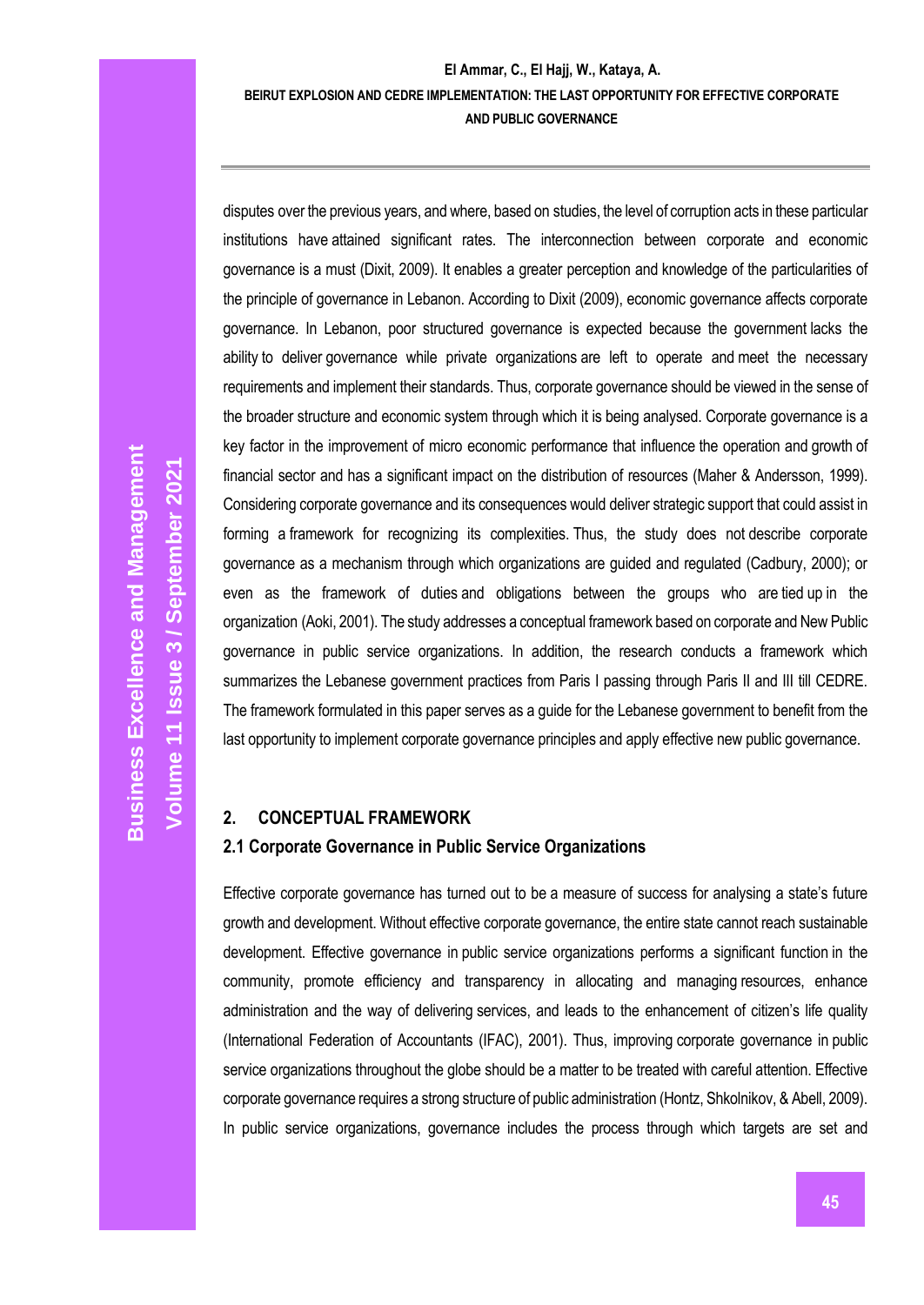achieved, requires initiatives that maintain government legitimacy, provide services equally, minimize the threat of bribery and corruption, and maintain public representative's suitable and proper conduct (IIA, 2006). Regardless of the reality that the generality of descriptions provided to corporate governance is linked to private industry context, some researches declared that corporate governance is the commitment tasks of the executive committee of any specific corporation (Hardman, 1996). Furthermore, corporate governance is described as a platform by which firms and organizations are adequately managed, planned, and guided (Cadbury Committee, 1992). Through such interpretations, researchers contend that the corporate governance standards are generally identical in private industry as well as in public service organizations (Barret, 1997).

Corporate governance in public service organizations is fundamentally related to making choices and taking decisions that lead to boost the quality of performance and enhance the effectiveness of accountability and transparency (Barret, Corporate Governance, 1998). Researchers stated that corporate governance agrees with ways and directions through which organizations are directed and controlled (Plessis, Hargovan, & Bagaric, 2011). Whereas, other researchers considered that corporate governance represents processes by which institutions and entities maintain openness or transparency, accountability, and integrity (Horwood, 2001). Strong corporate governance structures are intended to play a wide role in promoting effective governance (Ryan & Ng., 2000). In addition, a strong corporate governance structure develops a scope that release managers from their commitments (Roundtable, 2002). The establishment of a good corporate governance structure is recognized as an important method that could limit any unintended effects (Ryan & Ng., 2000). Based on that, the focus should be considered significant in supporting the appearance and implementation of an efficient corporate governance structure (Hepworth, 1994). Indeed, a detailed framework of governance in public service organizations must be well defined and established (New South Wales Audit Office, 1997). In the United Kingdom, corporate governance policy in public service organizations is more inherent and implicit than explicit and clear (Horwood, 2001). Even so, several countries in Asia and West and East Europe have shown interest in the reform of the corporate governance structure (Porta et al., 2000). Under different contexts, the governance structure tends to evolve as a response to changes in historical and geographical settings, government administration, rules and regulations, and political exemption (Kersbergen & Waarden, 2004). Many US companies are well supported and represented by senior executives (Roundtable, 2002). In other words, senior executives have the duty of maintaining good corporate governance inside these firms. Thus, in public service organizations, corporate governance must be considered as a priority. Good corporate governance in public service organizations is crucial for enhancing public trust in public and governmental organizations (International Federation of Accountants (IFAC), 2001). Similarly, it will avoid corruption and bribery, the waste of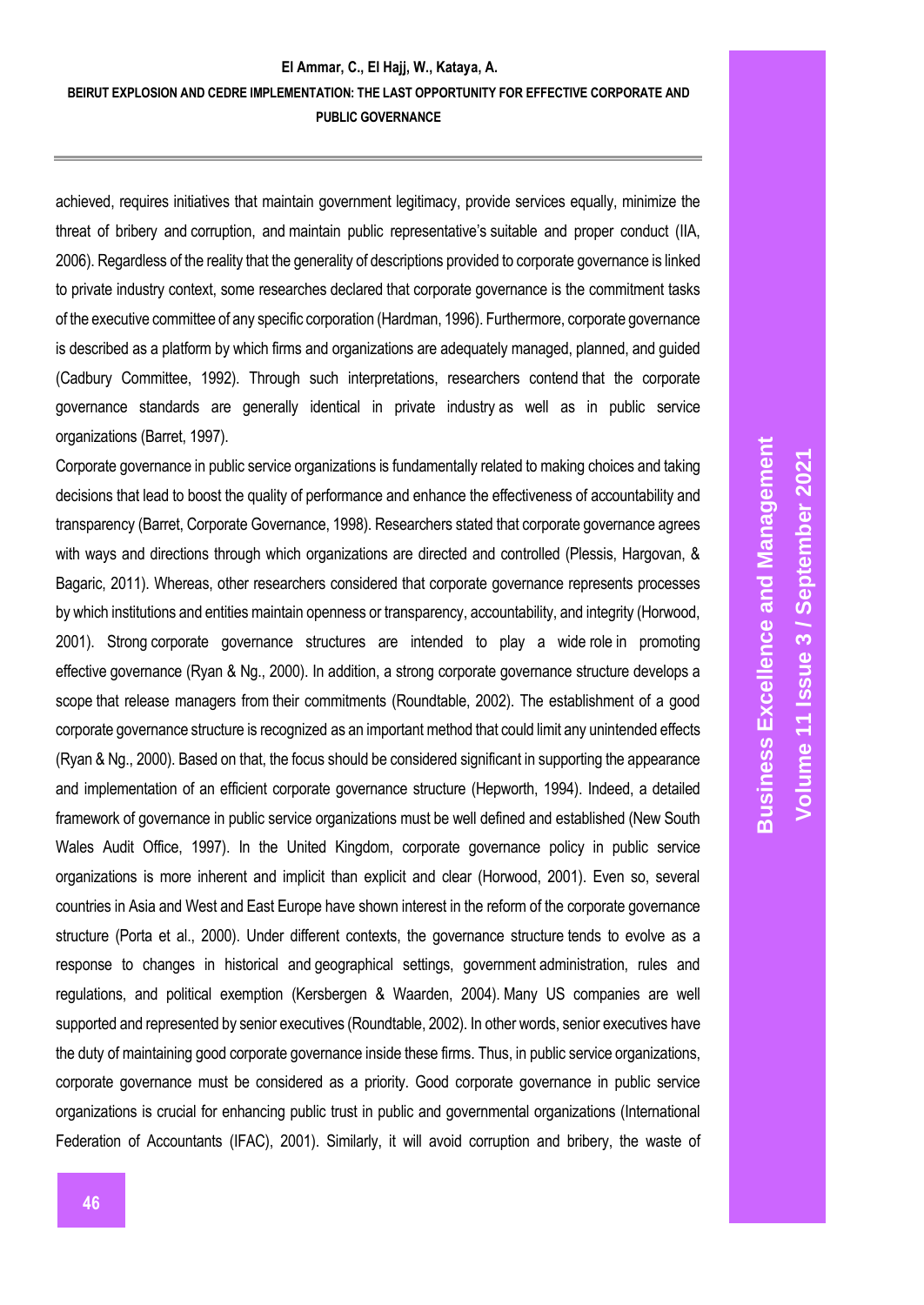resources and the inadequacy of public service delivery (Hontz, Shkolnikov, & Abell, 2009). The Public Life Standards Committee (PLSC) have shown interest in the appropriate development of a well-established corporate governance structure in the context of public service organizations (Nolan, 1995). Sound corporate governance framework within any organization represents a functioning process through which objectives are set, accurate decisions are taken, and adequately regulate compliance and efficiency (Roundtable, 2002). Managing risk is considered an integral aspect of corporate governance in public service organizations. For instance, Horwood (2001) stated that attaining good corporate governance in public service organizations is not possible without recognizing the influence of risk management effectively. Managing risk provides several advantages to corporate governance including organizational and fiscal management, proper method for continuous change and reform strategy, optimizing prospects and reducing waste outcomes. Similarly, IFAC (2001) suggested that managing risk in effective manners in all public service organizations would lead to a sound corporate governance structure. Good corporate governance includes a comprehensive knowledge and awareness of the managerial functions and their relationships within the organizational context (Roundtable, 2002). Organizations' managers must guarantee and maintain risk management, develop strategic plans, and implement reporting methods, effectively and efficiently. Governance is quite necessary since it is an integral way of enhancing a state's economic development, evaluating the quality of governmental rules and legislation, acting as an approach of deciding whether public organizations are following the government's agenda, and meeting public demands and desires through an appropriate code of behaviour (ICANZ, 2003). Effective corporate governance impacts, a nation's growth significantly (Hontz, Shkolnikov, & Abell, 2009). The International Federation of Accountants (2001) offered certain suggestions that could enhance corporate governance in public service organizations, including the following:

- The principles of conduct consisting of leadership, rules of behaviour and rationality, ethics and integrity.
- The organization's systems and procedures including legal responsibility, public funds transparency, stakeholder engagement, and functions and duties.
- The control process including managing risk, internal auditing, efficient performance and budgetary control process, management of fiscal resources, and employee's development.
- The external reporting including; annual reporting, implementation of useful accounting principles, performance evaluation measures, and external auditing.

# **2.2. Basics of Corporate Governance in Public Service Organizations**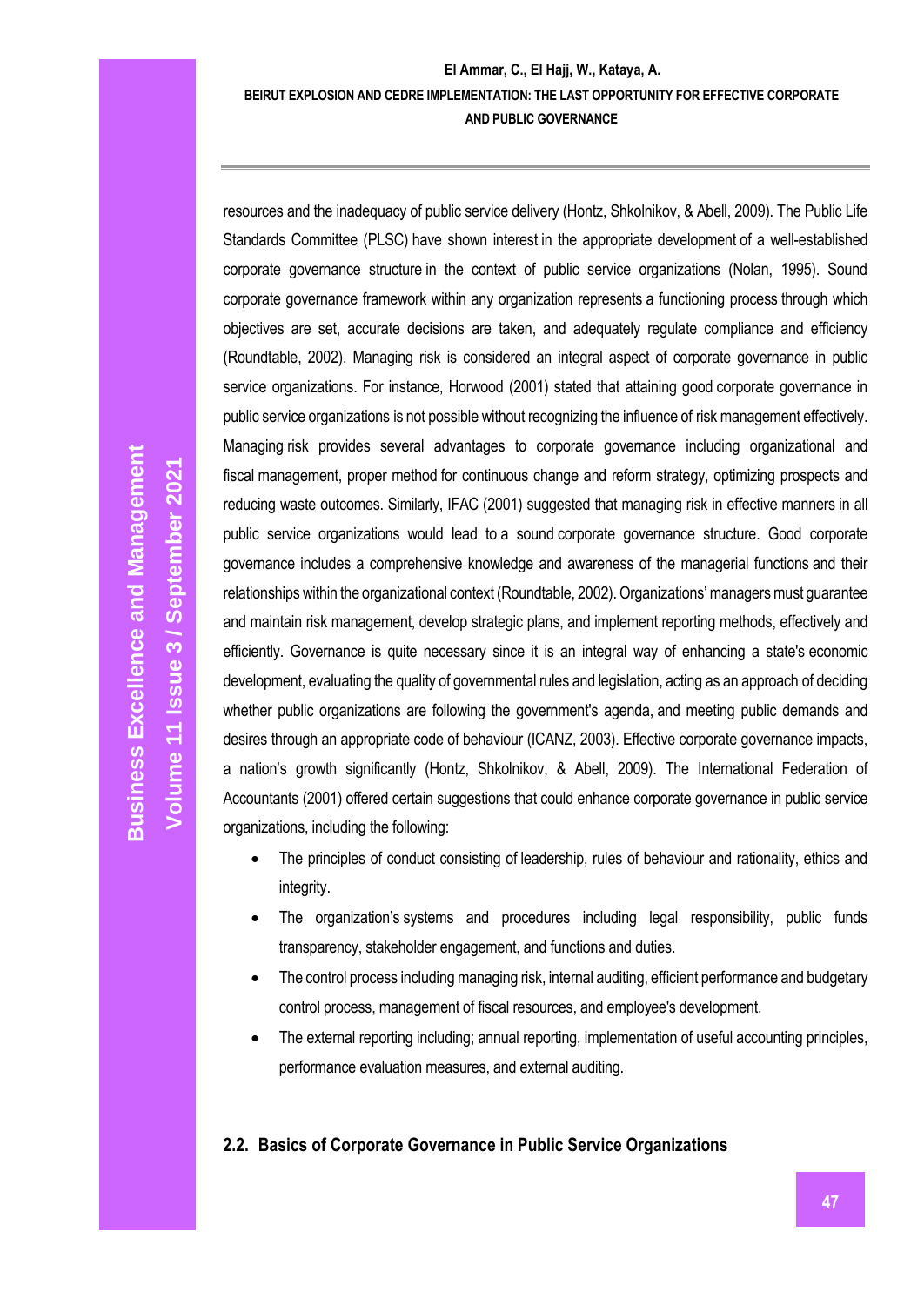While there is no particular method that applies to all companies (Roundtable, 2010), most public service organizations operate based on multiple methods included in their organizational procedures (Roundtable, 2002). However, governance standards are highly relevant to public service institutions that adopt the strategies, systems, and procedures used to supervise and manage their various operations and goal accomplishment (IIA, 2006). The corporate governance basics applied in private industry are roughly equivalent to the public ones (Horwood, 2001). Despite that, it is difficult to provide a common governance structure and guidelines that will be suitable for all public service organizations. Yet, identical rules could be applied, if these governing entities are elected or chosen (International Federation of Accountants (IFAC), 2001). The Institute of Chartered Accountants of New Zealand (2003) contended that what could be learned from effective corporate governance in the private sector is completely missing in the context of the public industry. However, based on certain concepts, many developed states are producing and creating efforts to raise the performance of the corporate governance structure in their public service organizations. For example, in the United Kingdom, the Cadbury report put the basis for the development of the first framework of corporate governance in public service organizations through the Chartered Institute of Public Finance and Accountancy (CIPFA, 1995), that subsequently adjusted the report to be in accordance with the conditions of the public service organizations, which are based on openness, accountability, and integrity (Ryan & Ng., 2000). Such values are highly important and essential for all organizations in public service, because they belong to the private industry structure (International Federation of Accountants (IFAC), 2001). This implies that people's integrity, accountability and openness in public service organizations represent the cornerstone that leads to a successful corporate governance framework. Therefore, the Chartered Institute of Public Finance and Accountancy urges the adoption of transparency, accountability, integrity in governing and managing government financial resources, administration of operations, and performance quality throughout every corporate governance system (Ryan & Ng., 2000). Likewise, the importance of corporate governance is based on its specific characteristics that involves justice, transparency, responsibility, accountability, and equality (Hontz, Shkolnikov, & Abell, 2009). The Institute of Internal Auditors (2006) stressed that the standards and basics of corporate governance relevant to public service organizations are specific to these organizations and involve the following: the concepts of openness, transparency, integrity, and accountability. Consequently, public service institutions are expected to adhere to these principles in order to enhance the quality of their organizational context. Nolan (1995) presented seven standards to be implemented in the corporate governance system of public service organizations including; transparency, leadership, selflessness, rationality, fairness, accountability and truthfulness. Furthermore, Horwood (2001) clarified many of the basic corporate governance practices that are applied in public service institutions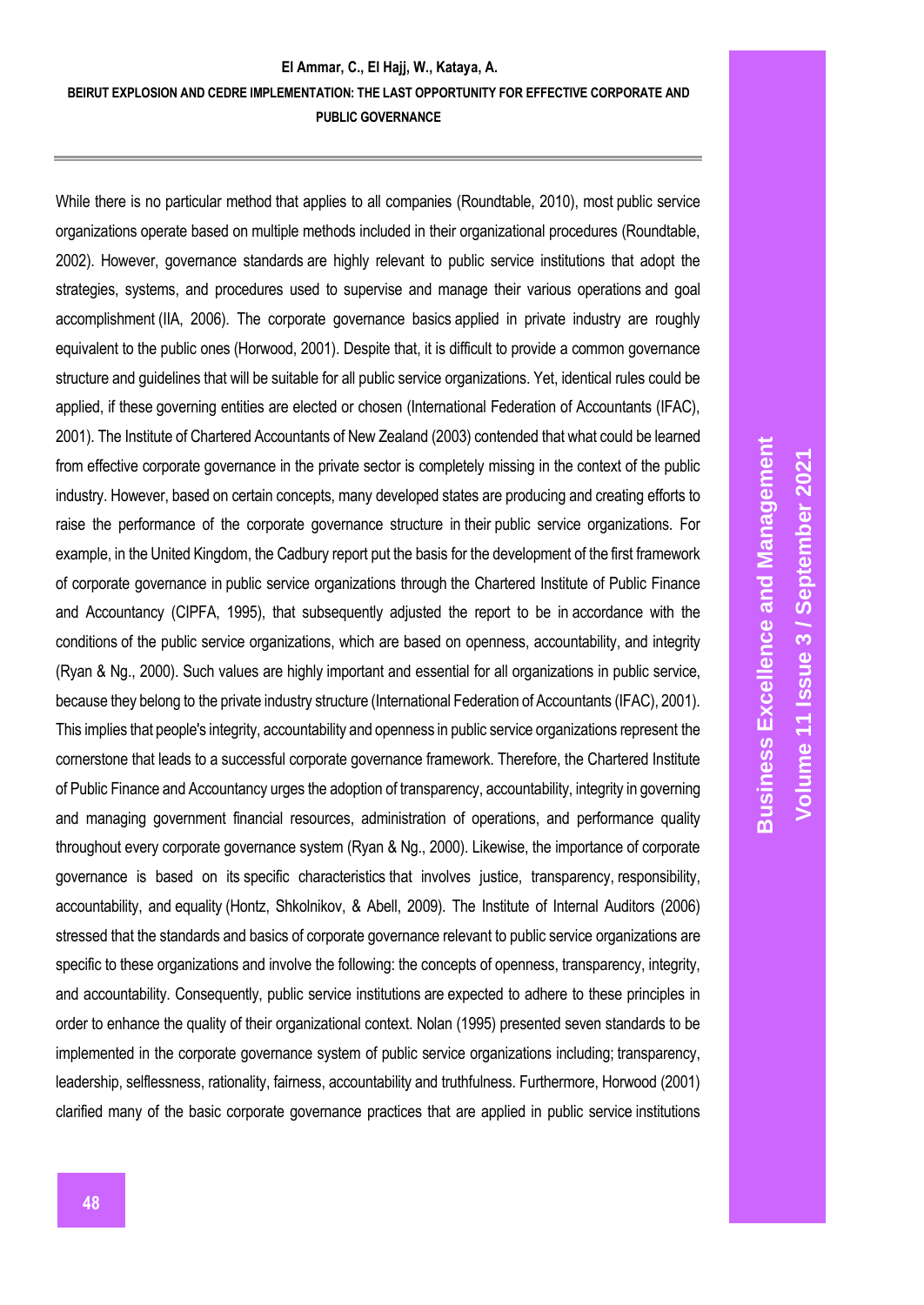including society's attention, service provision commitments, risk management functions and procedures, internal monitor, and behavioural norms.

# **2.3. New Public Governance**

There are three main types of governance in literary texts. First, corporate governance associated with the inner structures and procedures that extend guidance and transparency to every institution; second, effective governance associated with the spread of conceptual patterns of governance, socially, politically, and administrative governance through transnational organizations and institutions; third, New Public Governance that described the challenges of public strategy adoption and provision of services within the hierarchical and pluralistic structures of the country (Osborne, 2010). Actually, New Public Governance is deeply ingrained in organizational and system philosophy (Nohria & Eccles, 1992). New public governance postulates a collective system, whereby large collaborative players participate in public service provision, and a pluralism system, whereby various mechanisms guide the structure of policy decisions. It is associated with the organizational and outer environmental influences that allow and restrict the development of government policy and the provision of public services and benefits within such a collective and pluralism structure; thus, making it the useful and appropriate resolution to the existing situational issue in Lebanon.

New public governance is the cross-institutional communication between the public and private sectors, and also NGOs with the objective of linking all available governance opportunities and assets to fix and resolve the communities' issues (Patapas, 2014). It focuses on governing procedures, emphasizing service quality, and results that depend on governmental engagement with its setting. Therefore, new public governance represents a tool and an answer to the growing complexity, collective, and decentralized structure of public policy adoption and provision of public service (Osborne, 2010). The basics of new public governance are described in seven different topics. First of all, the basic topic which is related to the key component of evaluation in investigating and exploring the adoption of public strategy and provision of public services, in addition to the impacts of principles and operation; second, the structural and design that is related to organization structure and design that perfectly adapted for providing public services in the whole country; third, sustainable development topic that is related to the sustainability of public service structures and the implications and results related to sustainable development; fourth, the values that are related to the quality and value that boost and support the adoption of government and public policy and strategy and the provision of services to the public; fifth, the required competence that is related to the main competencies and knowledge needed for a quality performance; sixth, accountability that is related the characteristics of accountability in collective and decentralized structure, and finally; the assessment that is related to the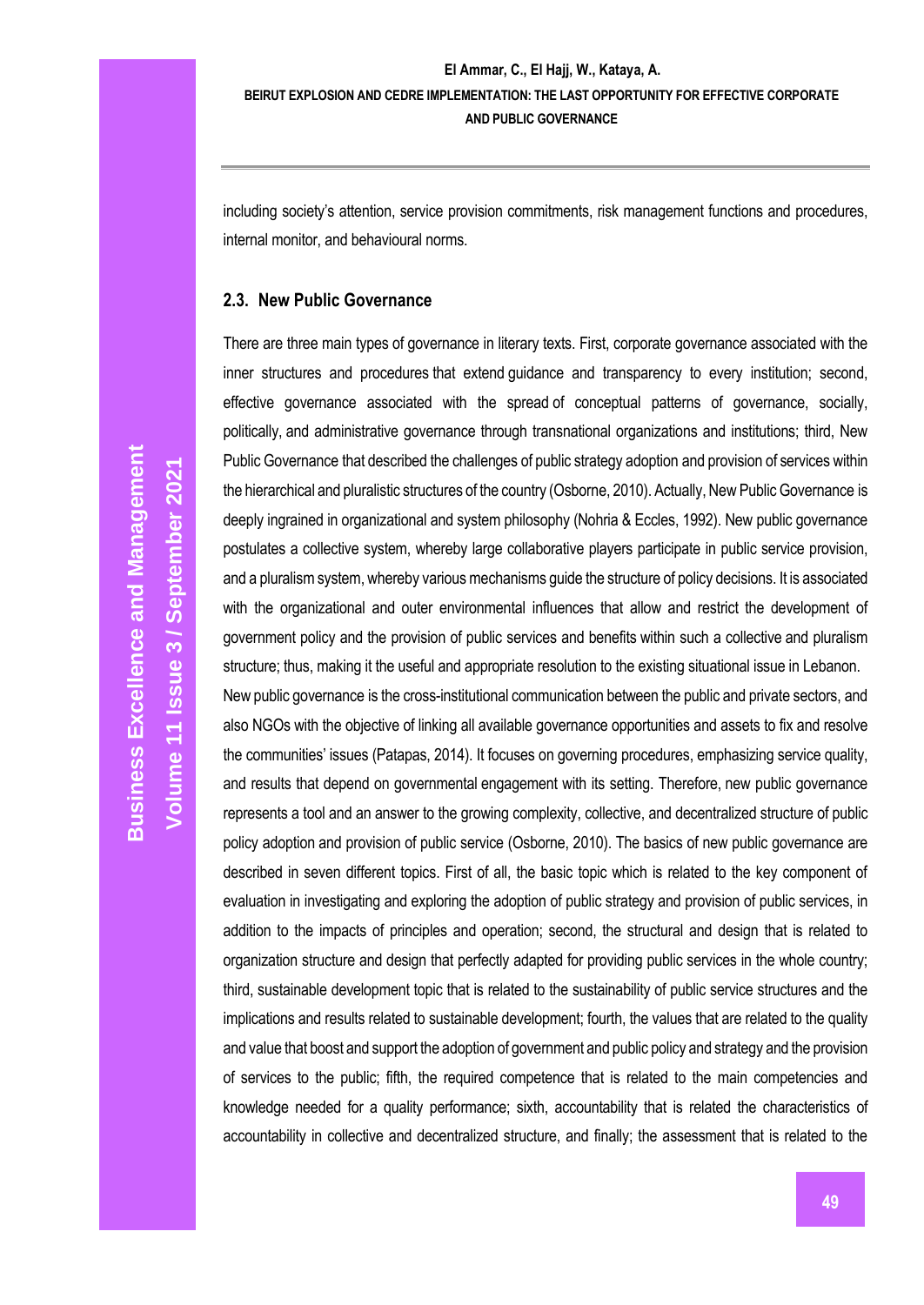evaluation and measurement of sustainable development, efficiency, and accountability throughout an open framework of delivering public services. Such topics must be illustrated clearly and properly if a government and public service organizations decide to implement new public governance.

Indeed, effective planning of public strategy is a significant measure of new public governance taking into account the aspects of global development to manage inner nation variables and external environmental components and matters, to ensure foreign support and help by combining and implementing finest and greatest public governance procedures (Patapas, 2014). Such a fundamental shift was a critique of the conventional model of public administration that stressed impersonation, institutionalization and strict definition of reasoning. The conventional public administration concept was a political invention of an industrialized era of huge production and significantly enhanced the quality of operation and function work at that moment.

New public management was conceptually established on conventional management of business and economy. It was distinct from the bureaucratic structure, promoting and stressing the bilateral role and function of the market and public administration. Yet, in allocating public resources and fixing the public issue such a paired role and function concentrated excessively on market influence, but it neglected the impact of other institutions in government administration. New public governance stressed pluralism as a modern model of study in public administration research, added huge relevance to the relations among institutions internally and externally, and concentrating on institutional governance. Table 1 offers a brief description of the conceptual transformations described.

|                               | <b>Conventional</b><br><b>Public</b><br>Management & Public<br>Administration                    | <b>New</b><br><b>Public</b><br><b>Management</b>                                       | <b>New Public Governance</b>                                               |
|-------------------------------|--------------------------------------------------------------------------------------------------|----------------------------------------------------------------------------------------|----------------------------------------------------------------------------|
| Quality<br><b>Guidance</b>    | <b>System and Process</b>                                                                        | <b>Effectiveness</b><br>and<br>efficiency                                              | Efficiency, effectiveness,<br>and democracy                                |
| Conceptual<br><b>Standard</b> | Bureaucracy,<br>administrative,<br>and<br>political dilemma                                      | 0f<br>The<br>concept<br>economy, the ideology<br>οf<br>private<br>sector<br>operations | the<br>Contractual-ism.<br>philosophy of integrity,<br>socialism           |
| of<br>Code<br>conduct         | and<br>Isolating<br>strategy<br>implementation,<br>centralization<br>in public<br>administration | Privatization<br>and<br>promotion<br>public<br>οf<br>services                          | People<br>freedom,<br>democratic<br>discourse,<br>and pluralist governance |
| <b>Community</b><br>function  | Leader                                                                                           | Client                                                                                 | the<br>in<br>Engagement<br>decision-making process                         |

#### TABLE 1. RELATION BETWEEN CONVENTIONAL PUBLIC ADMINISTRATION, NEW PUBLIC MANAGEMENT, AND NEW PUBLIC **GOVERNANCE**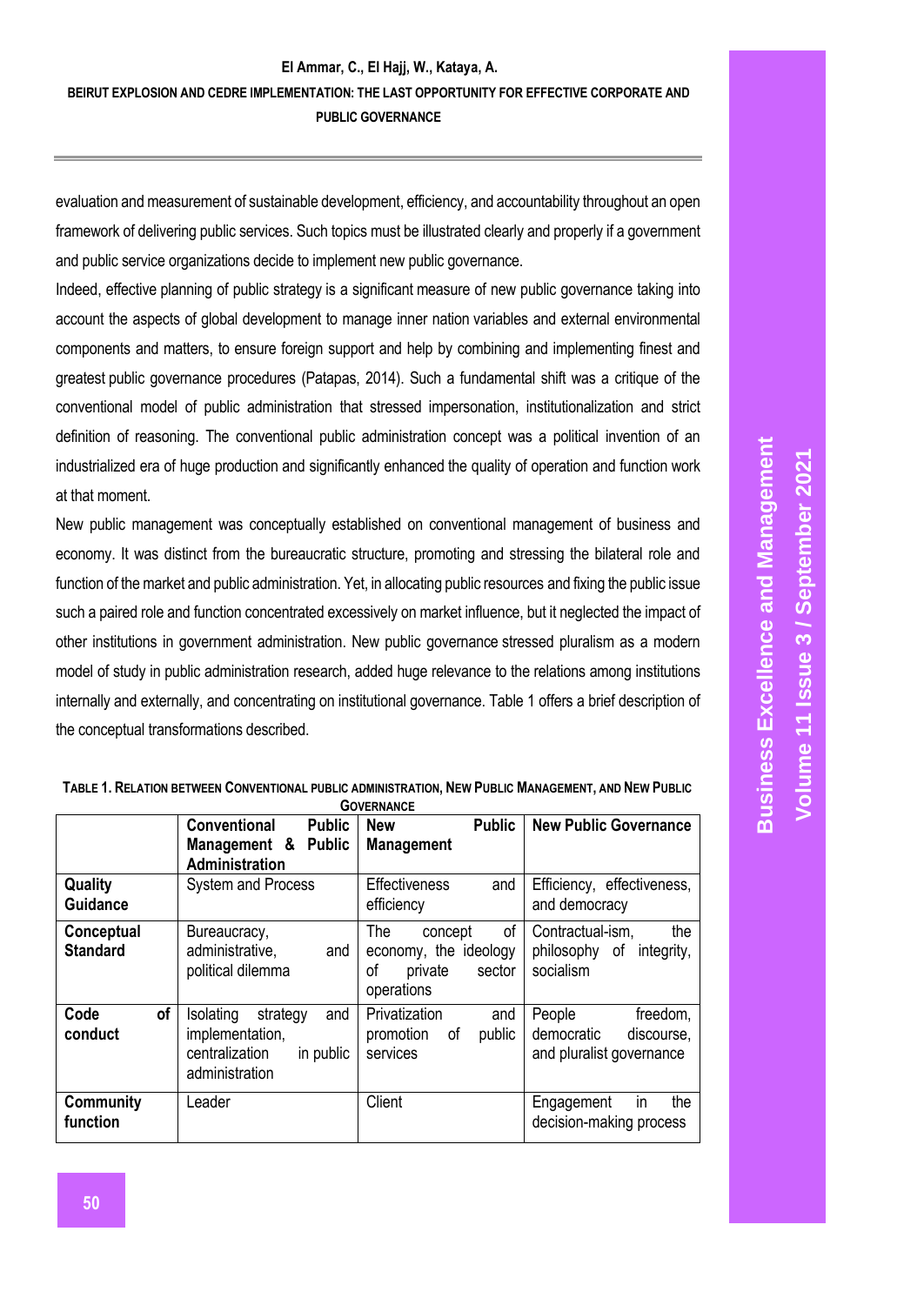Source: Xu et al., 2015.

The provision of public and government services has changed over the recent four decades from a public administrative concept, passing by New Public Management, toward an appropriate and suited public administration concept in the modern era which is the New Public Governance (Lindsay et al., 2014). New Public Governance is a fundamental shift in the function and purpose of government and its interactions with public community (Pestoff et al., 2012). Actually, New Public Governance explores the facts of the adoption of public strategy and the provision of public and government services in the collective and pluralism dynamics of the nation (Osborne, 2010). New public governance stressed pluralism as the modern approach of public administration research, added special significance to the connections among public institutions internally and externally, and concentrated on institutional governance (Xu et al., 2015).

Eventually, the new public governance theory context or model features could be outlined in six components or attributes (Xu et al., 2015): first of all, new public governance illustrates the distribution of power and authority where all people in the community possess the right to engage in the management of public policy and in the resolution of public issues; second, new public governance emphasizes governmental cooperation by transforming the Governance from paternalistic to a community interest leader, creating discussion networks, incorporating public assets, achieve needs and desires from relevant concerns and fixing social issues and complexities; third, New public governance is a diverse system through incorporating social institutions and people in order to establish a comprehensive platform. Every major entity is limited by laws and regulations formally and informally, creating an interconnected structure of new public governance, community interactions, and engagement in a reasonably secure environment; fourth, new public governance structure is focused on the sharing of resources through which public goods and services could give an excess public resources to share including data, fund, and information and communication technology, in addition to the participation in managing public administration in order to meet multiple demands and desires from relevant concerns and people; fifth, new public governance depends on contractual confidence, reliability, and reputable representatives, meaning that it does not depend on constraints, limitations, precise and efficient regulations and processes, instead, on a sort unofficial confidence that renders new public governance structure further versatile, transferable, and modifiable; sixth, new public governance enhance the quality function of public administration and public service organizations by providing value and quality of the public services delivered by not making revenues and profits, instead, by fixing community issues through voluntary collaboration road.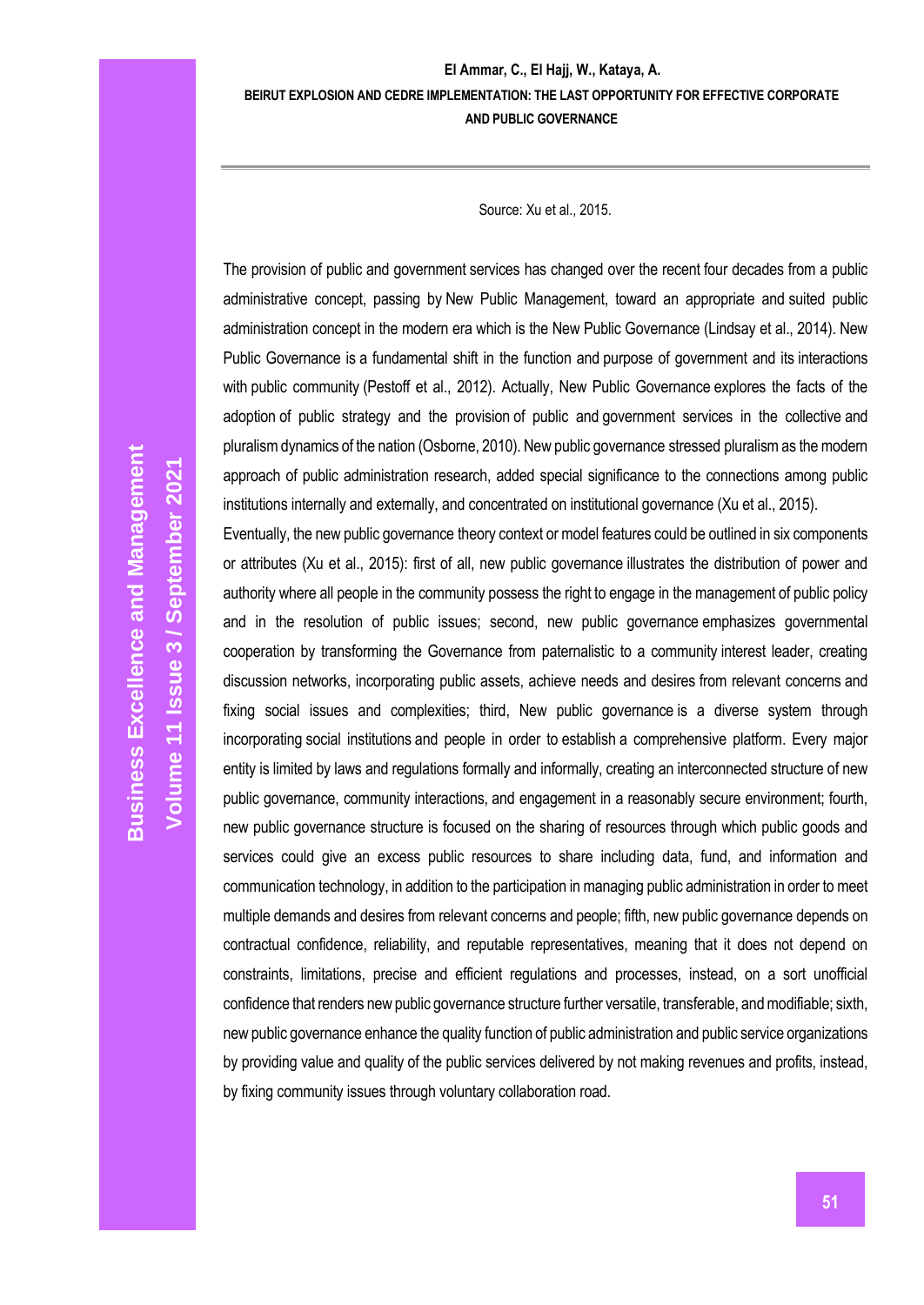# **3. CONTEXTUAL FRAMEWORK**

# **3.1. Paris I toward Paris III: A Missing Chance to Reform**

On February 23, 2001, the date of Paris I conference, the Lebanese state confronted a challenging economic condition with a financial debt of about 25% of Gross Domestic Product, a debt to Gross Domestic Product rate of over 144%, and interest premiums on government debt consuming and swallowing almost all of the governmental earnings. The main purpose of the Paris II meeting, held on 23 November 2002, was again to obtain global support and recognition for the Lebanese Reform agenda. Throughout this meeting, Lebanon obtained contributions amounting to US\$ 4.4 billion from a lot of nations and financial institutions such as, the International Monetary Fund, the World Bank, EU, and other international donor countries, organizations, and financial funds. Such responsibilities beside certain inner one from the financial industry, namely, the Lebanese banks, gave Lebanon an extraordinary chance for economic, social, political, and technological development that has not been noticed in history since the end of the Lebanese war.

Such developments include: reducing of the expansion of the governmental debt, substantially minimized governmental borrowing costs and the interest rate on lending in both Lebanese Pound and US dollardenominated debts, increasing foreign exchange earnings and profits of the Lebanese central bank, and improving trade balance in a significant and outstanding manner. Thus, the Paris II conference supported and assisted the Lebanese government to avoid an economic recession and fiscal disaster and paved the way toward economic recuperation, healing, and improvement.

Figure 1 illustrates the debt to Gross Domestic Product rate, between 2000 and 2007, during the period when the Paris III meeting was held.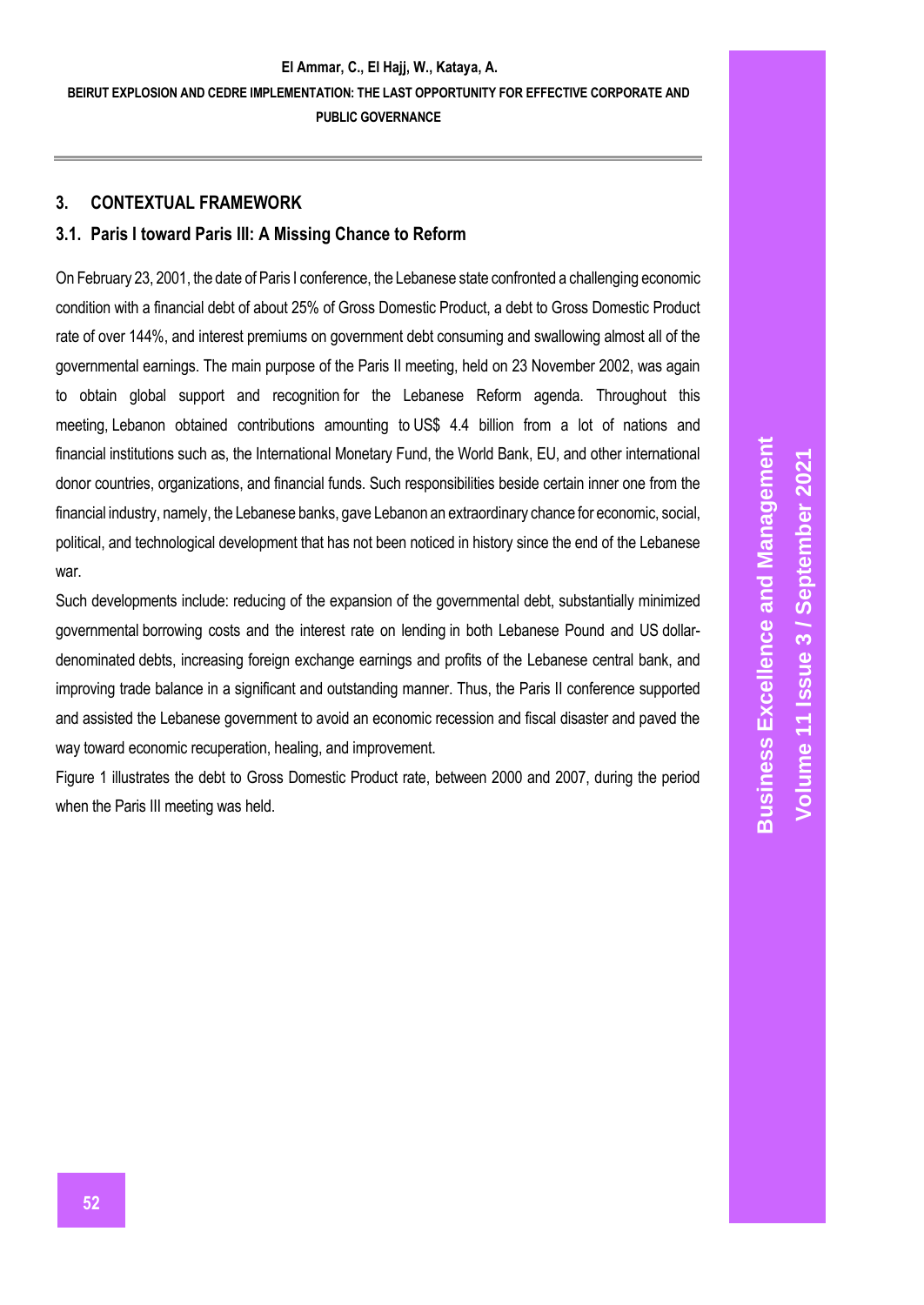### **El Ammar, C., El Hajj, W., Kataya, A.**

# **BEIRUT EXPLOSION AND CEDRE IMPLEMENTATION: THE LAST OPPORTUNITY FOR EFFECTIVE CORPORATE**



## **AND PUBLIC GOVERNANCE**

### **FIGURE 1. DEBT TO GROSS DOMESTIC PRODUCT RATE BETWEEN 2000 AND 2007**

Source: Ministry of Finance - 2018

Following Paris II, on January 25, 2007, Paris III was born. The World Bank represented by the International Bank for Reconstruction and Development and the International Finance Corporation committed and promised about 930\$ million, from the 7.5\$ billion granted, in credit to help the Lebanese government in the context of Reform Implementation Development Policy Loan (RIDPL). That was the initial indicator which led to the lack of confidence of the international community in national government entities and officials opening the road for neo-institutionalism partnership with the Lebanese government.

Before approving the acceptance of the loan, Lebanon had presented to the World Bank executive committee, the reform agenda and the plan that would have been adopted. One of the main elements in the agenda was the reform plan for the energy and electricity sector and it included the following: the development of an internal ministry reform commission, grant agreements for consultancy company services for the Ministry of Energy and Water in order to support the reform process, assign electricity of Lebanon and HCP (Higher Council of Privatization) for the reform and re-organization of the electricity of Lebanon, and the appointment of internal or external auditors to investigate in electricity of Lebanon reports and accounts for the 2002-2006 period. From the overall \$7.5 billion promised at Paris III meeting, just \$3.4 billion, representing approximately 45% of the promised amount, has been approved.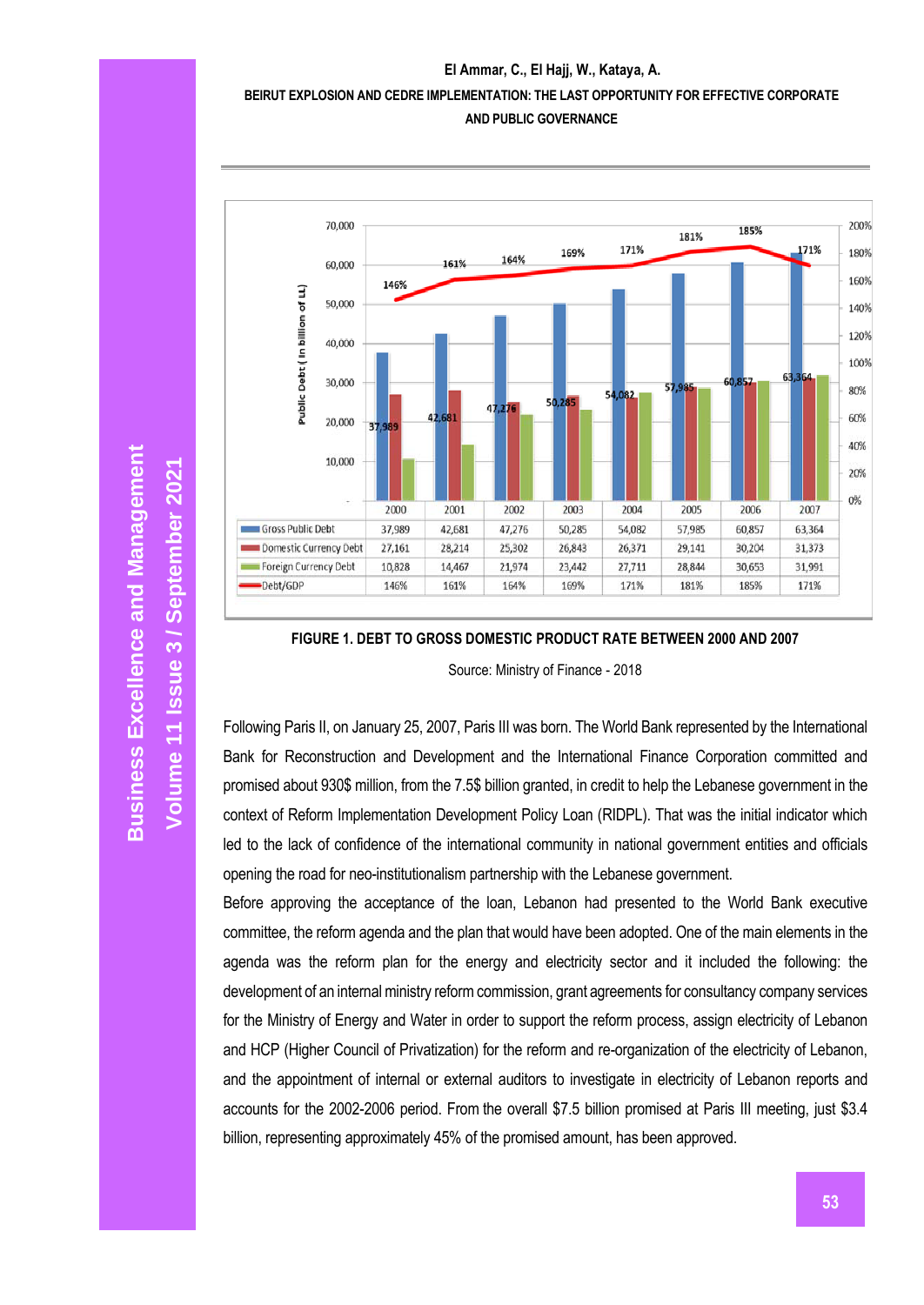### **El Ammar, C., El Hajj, W., Kataya, A.**

# **BEIRUT EXPLOSION AND CEDRE IMPLEMENTATION: THE LAST OPPORTUNITY FOR EFFECTIVE CORPORATE AND**

**PUBLIC GOVERNANCE**

The goals and results of the three meetings are described in table 2:

### **TABLE 2. GOALS AND RESULTS OF PARIS I, II, III FROM 2001 TO 2007**

| <b>Meeting</b> | Goals                                                                                                                                                                                                                                                                                                                                                                                                                                                                        | <b>Results</b>                                                                                                                                                                                                                                       |  |  |
|----------------|------------------------------------------------------------------------------------------------------------------------------------------------------------------------------------------------------------------------------------------------------------------------------------------------------------------------------------------------------------------------------------------------------------------------------------------------------------------------------|------------------------------------------------------------------------------------------------------------------------------------------------------------------------------------------------------------------------------------------------------|--|--|
| Paris I        | The goal was Lebanese economic growth. Lebanon put<br>forward its fiscal and economic agenda. Particularly, it<br>was agreed to appoint a more conference expanded to<br>include Lebanon's key economic collaborators and to<br>help the economy reconstruction plan of Lebanon.                                                                                                                                                                                             | The conference brought up<br>500<br>million<br>approximately<br>Euros in<br>international<br>assistance and help.                                                                                                                                    |  |  |
| Paris II       | The goal was to obtain international community<br>assistance to help Lebanese government minimize the<br>risk of government debt and change the financial,<br>social, and political inequalities of the economy in<br>Lebanon. The economic agenda proposed described a<br>plan which might result in a downward trend in the large<br>degree of governmental debt, a stabilization in the fiscal<br>position, and improved development opportunities<br>for being achieved. | The Meeting results was \$4.5<br>billion in US dollars: \$3.4 billion<br>minimization and<br>debt<br>tor<br>control, and \$1.5 billion for<br>social development programs.                                                                           |  |  |
| Paris III      | The plurality of the funding was expected to assist<br>Lebanese reform endeavors in the form of awards,<br>representing 25 %, and credits, representing 75%, either<br>for financial assistance or financial investments.                                                                                                                                                                                                                                                    | The plurality of the funding was<br>expected<br>to<br>assist<br>Lebanese reform endeavors in<br>form<br>of<br>the<br>awards,<br>representing 25 %, and credits,<br>representing 75%, either for<br>financial assistance or financial<br>investments. |  |  |

Source: Authors

# **3.2. Capital Investment Plan (CIP) or CEDRE Project: A Road toward Reform**

On April 6, 2018, CEDRE, an international conference to support the Lebanon's development and reform was held in Paris with the participation of 48 countries, organizations and councils from the civil society and private sector.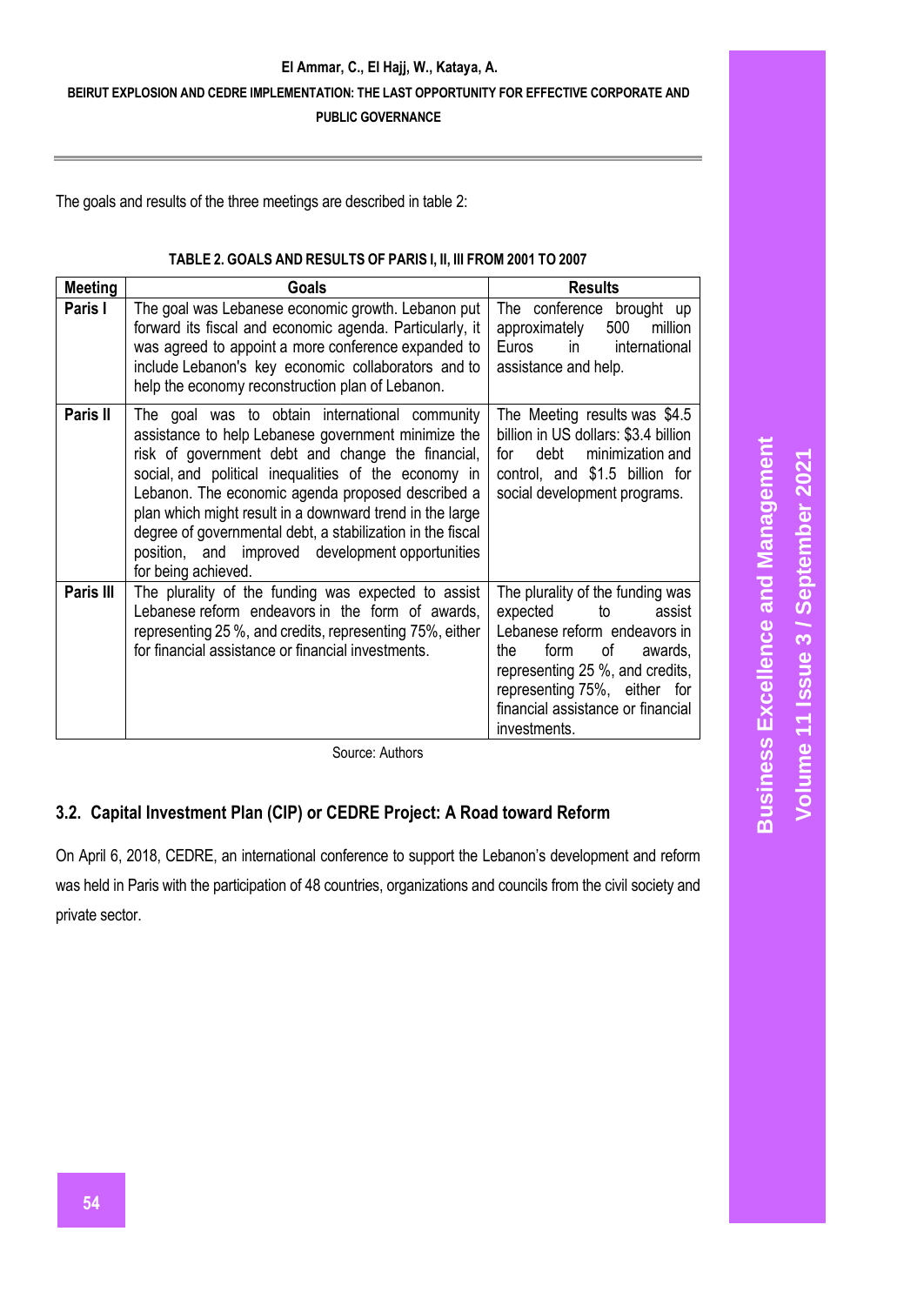



### **FIGURE 2. FINANCIAL PERFORMANCE BETWEEN 2000 AND 2018**

Source: Ministry of Finance (2007)



### **FIGURE 3. DEBT TO GROSS DOMESTIC PRODUCT RATE BETWEEN 2007 AND 2018**

Source: Ministry of Finance (2008)

Given the current situation, Lebanon remained to face with deficiencies and growing challenges. The Syrian war consequences and the huge migration into Lebanon had a negative impact on the Lebanese economy, its social contributions, infrastructure, and led to a dramatic increase in the unemployment rate.

**Business Excellence and Management Business Excellence and Management** Volume 11 Issue 3 / September 2021 **/ September 2021**

**Volume 11 Issue**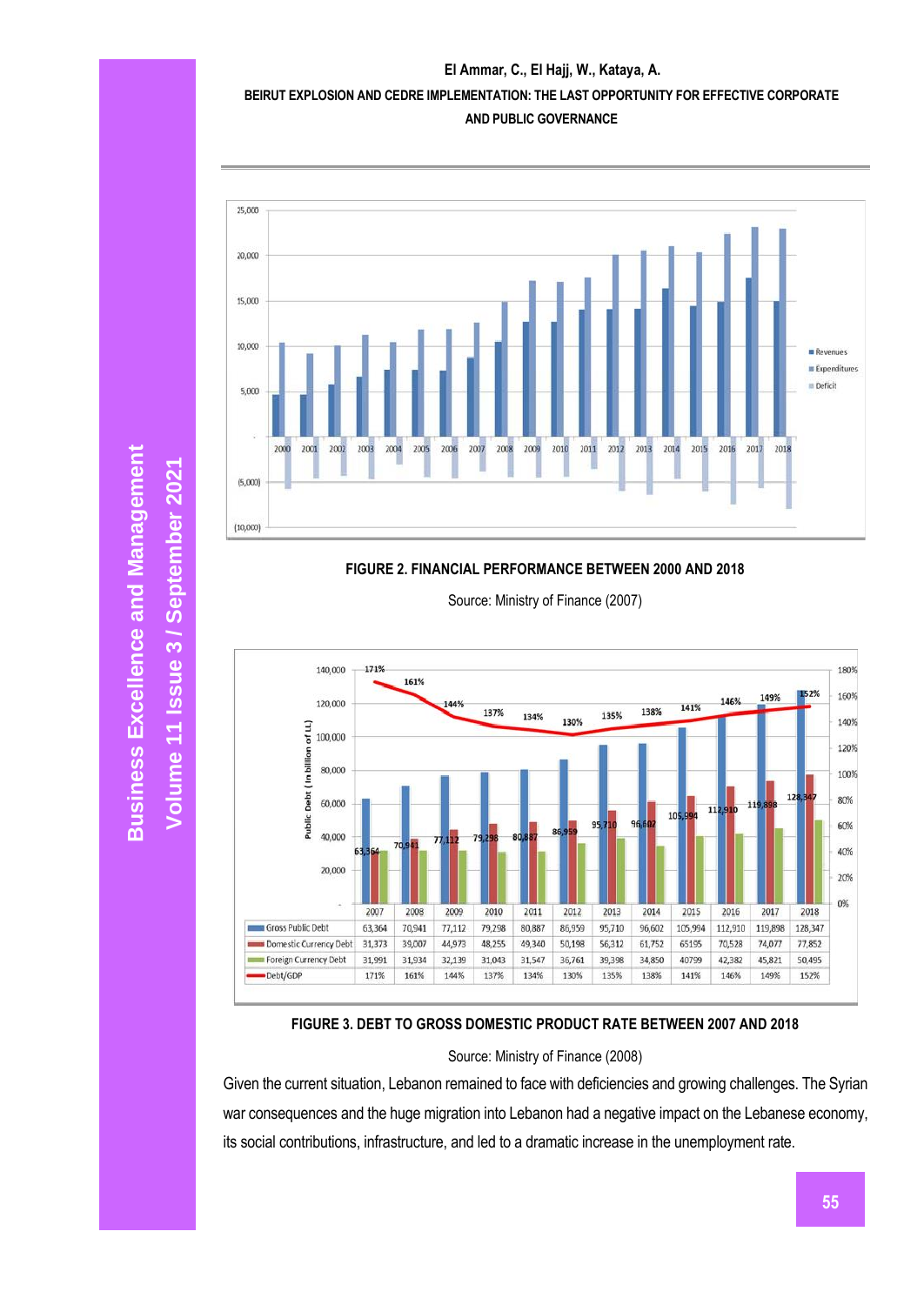The Lebanese prime minister proposed the "Vision for Stability, Development and Jobs" to the Lebanese government, which all attendees accepted. This strategy is focused on four key elements: raising public and private investment levels, maintaining macroeconomic stability through fiscal consolidation, implementing critical sectoral reforms such as eliminating corruption, improving the public sector financial management, and adopting a plan to improve and diversify the economic development of Lebanon and achieve its trade opportunities.

The government introduced its comprehensive Capital Investment Program (CIP), which focused primarily on improving and rehabilitating the infrastructure. The first phase of the CIP will cost approximately US \$10.8 billion and will be implemented in six years.

|                                                | Loans  | <b>Grants</b> | <b>Total</b> |
|------------------------------------------------|--------|---------------|--------------|
| <b>International Bank/Fund/Institution</b>     |        |               | 8.272        |
| World Bank Group                               | 4.000  |               | 4.000        |
| European Bank for Reconstruction & Development | 1.353  |               | 1.353        |
| European Investment Bank                       | 984    |               | 984          |
| <b>Islamic Development Bank</b>                | 750    |               | 750          |
| Kuwait Fund for Arab Economic Development      | 500    |               | 500          |
| Arab Fund for Economic and Social Development  | 500    |               | 500          |
| European Union                                 | 185    |               | 185          |
| <b>National Government</b>                     |        |               | 3.365        |
| Saudi Arabia                                   | 1.000  |               | 1.000        |
| France                                         | 492    | 185           | 677          |
| Qatar                                          | 500    |               | 500          |
| Netherlands                                    | 369    |               | 369          |
| Turkey                                         | 200    |               | 200          |
| Kuwait                                         | 180    |               | 180          |
| Italy                                          | 148    |               | 148          |
| <b>United States</b>                           |        | 115           | 115          |
| <b>UK</b>                                      |        | 85            | 85           |
| Germany                                        | 74     |               | 74           |
| Japan                                          | 10     |               | 10           |
| Finland                                        | 7      |               |              |
| <b>Total Funding Pledged</b>                   | 11.252 | 385           | 11.637       |

#### **TABLE 3. CEDRE PROJECT: FINANCIAL ALLOCATION THROUGH SOURCE AND FORM**

Source: Capital Investment Plan

Considering the context and commitment of the CIP and the World Bank Group's overall supportive analysis, attendees agreed to participate in the first stage of the plan while promoting the state's adoption of reforms and governmental strengthening, which are vital to the effective development of the project and the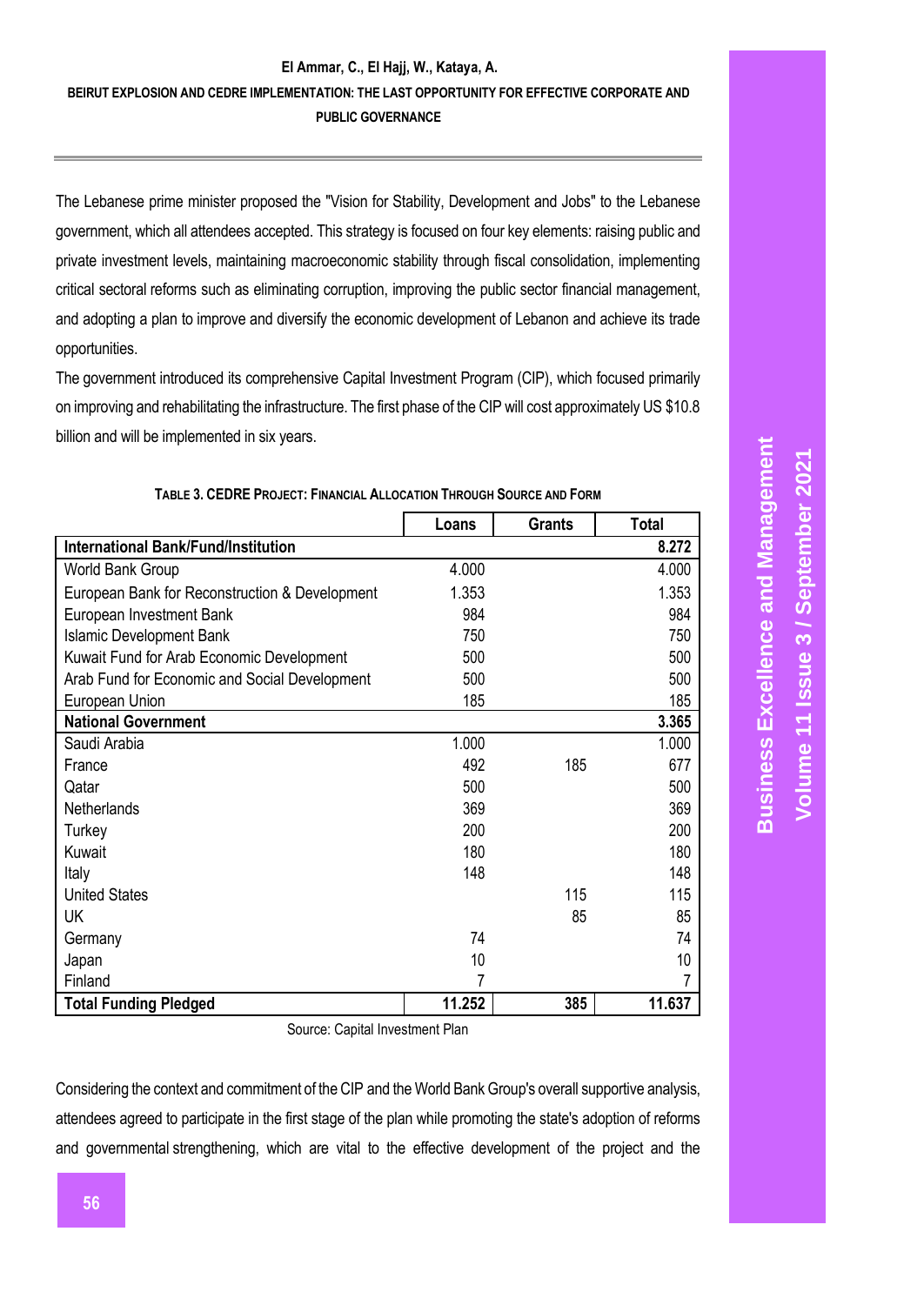economic growth of Lebanon. Moreover, they stressed the need to prioritize the investments in water, energy and transport sectors which are vital for the quality of citizen's lives, as well as the need to adopt laws that govern the participation of the private sector in the execution of public projects.

The Lebanese government acknowledges the vital importance of introducing fundamental and macroeconomic initiatives to encourage new investments and introduce innovative and critical infrastructure. The government has pledged to reforms required to tackle systemic obstacles and vulnerabilities, and to support community investments in a viable manner. Concerning structural reforms, the Lebanese government stressed that adopting effective governance, enhancing transparency and accountability, including administering public finances, revamping purchasing laws, restructuring tariffs, and enhancing the performance of expenditures management are of prime significance. Furthermore, the Lebanese officials will strive to step up efforts to fight money laundering and to take action against this problem.

In order to make the Capital Investment Plan a success in the context of sectoral reform, three areas must be approached: with respect to energy, an aggressive tariff reform along with increased power generation; with regard to water management, the introduction of the Water Code is crucial; with regard to sewage treatment, a new policy is under way, focusing on decentralization. The participants considered that concessional financing and private investments in the infrastructure are the most important elements to decrease Lebanon's debt together with proper budgeting and program implementation. The participants committed in CEDRE to support the Lebanese government with \$10.2 billion as financial help and \$0.86 billion in grants, with the condition of applying the reforms mentioned in the CIP plan. The CIP seeks to modernize the country's economy by financing existing projects, launching new ones and introducing new initiatives to enhance trade, bring potential investors and create jobs and opportunities. The repeated pledges of change by the Lebanese government have lost their integrity and transparency: years of CEDRE discussions have already proved to the international community just how Lebanon is capable of reforming and fulfilling the contract terms. The political elite in Lebanon has never missed the chance to lose out on an opportunity to participate in meaningful economic change.

# **3.3. The Effect of CEDRE Project on The New Lebanese Public Governance**

In reality, Lebanon's government continues to report systemic economic and fiscal vulnerabilities bearing a substantial load from the prominent adverse effect of regional political disruptions. These instabilities form major pressures particularly on the obsolete infrastructure which requires major investments in order to increase their support to the economy. Nevertheless, earlier unpleasant practices with the reform plans of the Lebanese State (Paris I, II and III) prompted CEDRE contributors to attach monetary payments with the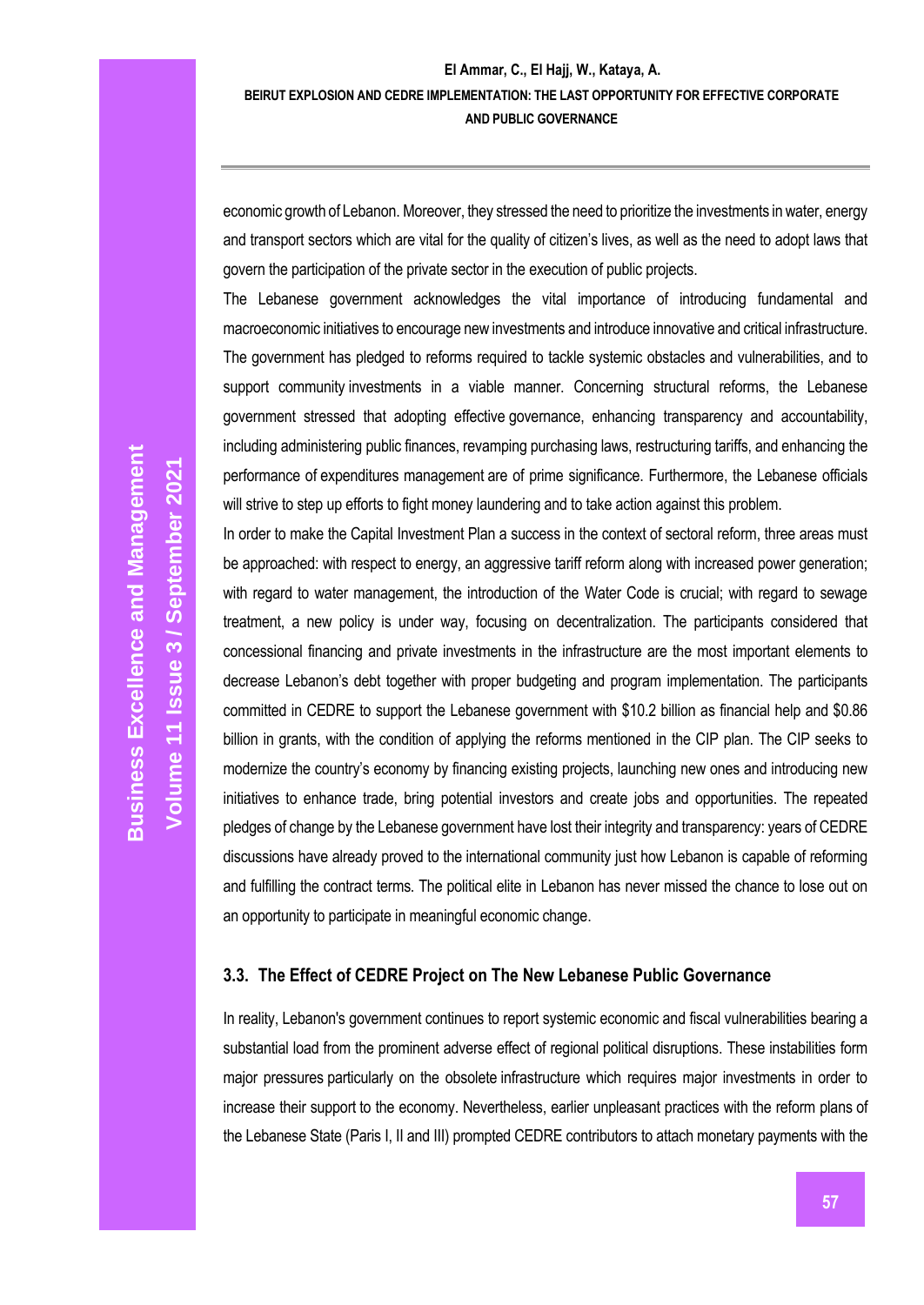previous Capital Investment plan-based on structural and fiscal reforms, thereby raising accountability for all parties to ensure government adherence to the sound reforms. In order for the Lebanese government to be supported by the conditional CEDRE funds, the ultimate solution is to exercise New Lebanese Public management to apply the agreed reforms in different sectors. Table 4 represents the essential characteristics for the adoption of CEDRE project reform agenda as illustrated below:

# **TABLE 4. THE NEW LEBANESE PUBLIC GOVERNANCE BASIS CHARACTERISTICS FOR IMPLEMENTING THE CEDRE REFORMS (CIP)**

| <b>Characteristic</b>                                                                                           | <b>Explanation</b>                                                                                                                                                                                                                                                                                                                                                                                                               |
|-----------------------------------------------------------------------------------------------------------------|----------------------------------------------------------------------------------------------------------------------------------------------------------------------------------------------------------------------------------------------------------------------------------------------------------------------------------------------------------------------------------------------------------------------------------|
| <b>Highlighting the</b><br><b>Dissemination of</b><br>Control                                                   | Creating a public private partnership to find solutions to the challenges<br>facing the public sector where everyone is involved in managing the public<br>affairs. The Lebanese officials must regulate the public decision-making<br>procedures in this relationship.                                                                                                                                                          |
| Enhancing<br>the<br>collaboration<br>of<br>government                                                           | The Lebanese government role must be changed from<br>that of<br>authoritarianism to a legislator and a collaborator of community interests<br>while forming full arguments and harmonizing public assets to assure the<br>satisfaction of the monitoring groups to find solutions to manage social and<br>economic hindrances. The Social and Economic Council established in<br>2017 is qualified to play this role.            |
| Forming<br>a complex<br>network                                                                                 | A network including the public and private organizations, the civil<br>community, successful entrepreneurs, market analysts, must be formed to<br>employ their interdependent resources for the successful implementation<br>of new Lebanese public management.                                                                                                                                                                  |
| Basing the Lebanese<br>governance network on<br>the resource exchange                                           | The New Lebanese Public Governance should implement a new system<br>of cooperation and sharing ideas in the management of public<br>administration to meet diverse requirements from areas of concern and<br>the people.                                                                                                                                                                                                         |
| Basing on confidence<br>and stability contracts<br>and commitments for<br>the<br>Lebanese<br>governance network | Preserving equilibrium between the internal and external Monitor<br>Organizations should be focused on a revised trust-based special<br>contract; the New Lebanese Public Governance should assist the<br>Government of Lebanon in restoring its Institutional Integrity vis-à - vis the<br>International Community, which can contribute to greater independence.                                                               |
| Assessing the role of<br>social public<br>organizations                                                         | The New Lebanese Public Governance should be public service focused<br>on the needs of the community. It is therefore necessary to reconsider the<br>potential value of public organizations reinterpreting the definition of public<br>corporations as social public organizations offering essential services not<br>only in order to make money, but also in order to solve problems in society<br>via voluntary cooperation. |

Source: Authors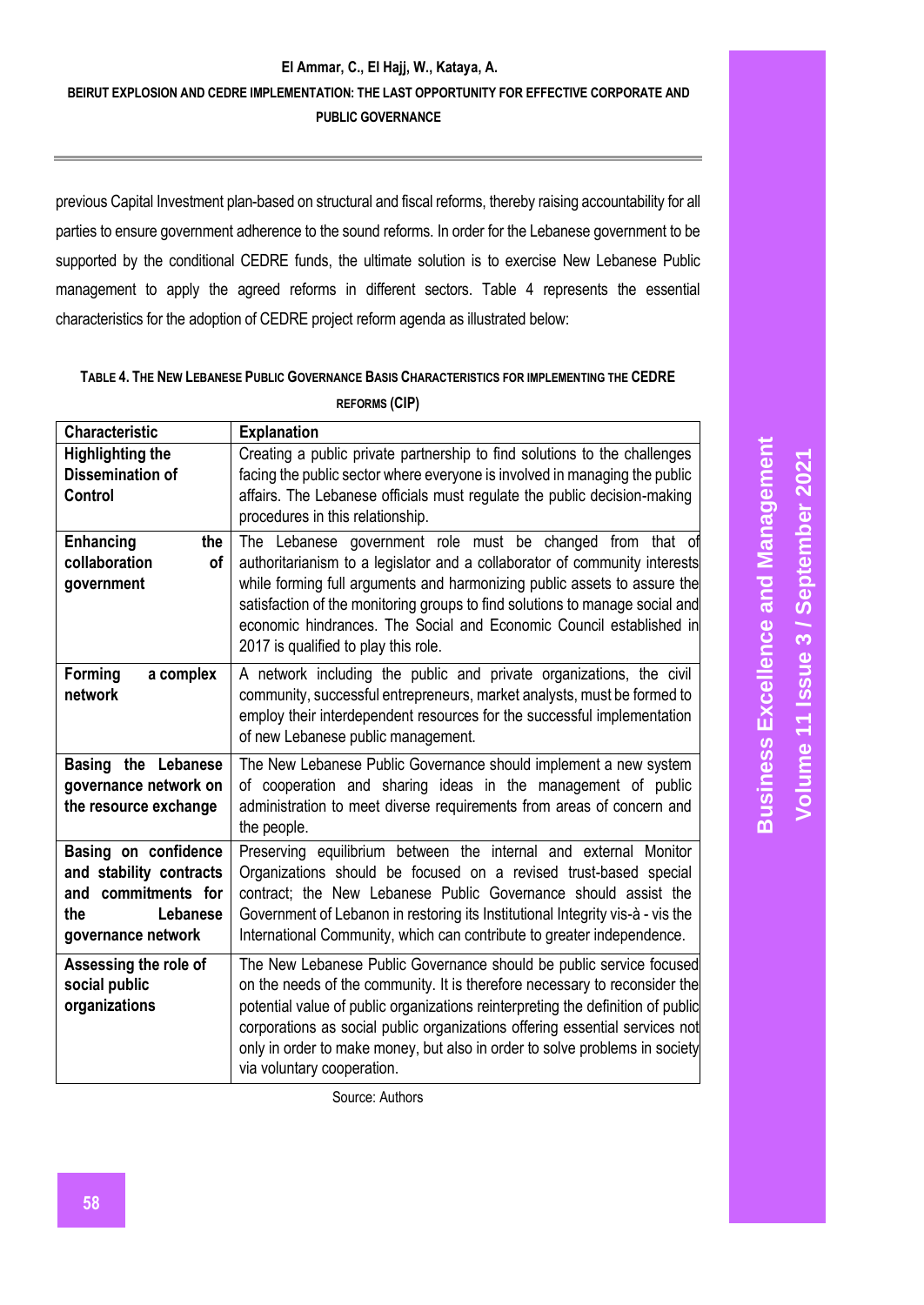No doubt that the implementation of CEDRE project will have a positive impact on the Lebanese economy for the next five years as estimated in the table below:

| <b>Some Forecasted Economic Indicators</b>     |     | 2021 | 2022 | 2023 | 2024 | <b>2025f</b> |
|------------------------------------------------|-----|------|------|------|------|--------------|
| Real GDP growth, at constant market prices (%) | 1.6 | 3.6  | 4.2  | 4.9  | 5.3  | 4.5          |
| Net Foreign Direct Investment (% of GDP)       | 1.1 | 2.3  | 3.6  | 3.6  | 3.6  | 2.5          |
| Fiscal Balance (% of GDP)                      | - 1 | -5   | -4   | -3   | $-2$ |              |
| Debt to GDP Ratio (% of GDP)                   |     | 145  | 140  | 130  | 125  | 120          |

**TABLE 5. THE IMPACT OF CEDRE PROJECT ON LEBANESE ECONOMY BETWEEN 2020 AND 2025**

Source: Authors Calculation

### **3.4. Beirut Port Explosion and Its Consequences**

Lebanon is no victim of destruction and chaos. The tiny nation straddles the Middle East's strategic political divisions and experienced a long civil war that lasted in 1990. It is also criticized for grafting and financial and public mismanagement. Authorities considered this would be caused by the explosion of a warehouse of 2,750 tons of ammonium nitrate placed there, equivalent to 1,800 tons of TNT. In the latest hit, a major huge explosion smashed through the port of Beirut, its capital, on 4 August, killing more than 191 citizens, wounding thousands more and destroying buildings (Haghdoost, 2020). The damage was severe and unbelievable. Within a radius of six miles, households were destroyed and early figures indicate that 300,000 people lost their houses. Hospitals that had already struggled to manage with the first round of COVID-19 patients were already exhausted beyond ability. The wheat storage buildings were totally destroyed which raised concerns over food supplies and the inability of the Lebanese government to import food. This human disaster may also affect the Syrian and Palestine refugees which are approximately 1,800,000. The near future seems grim and definitely, a high number of citizens will be willing to immigrate. The explosion undermined the trust that people may still have had in their political leaders and immediate solutions require at least a comprehensive political change (Hamza, 2020). The estimated physical damage of the explosion ranges between 3.8 and 4.6 billion dollars in addition to the economic damage which is estimated to be between 2.9 and 3.5 billion dollars. The transportation sector, infrastructure, national monuments, theatres, commerce industry, the housing sector, and healthcare assets are all affected by this immense disaster (Byblos Bank, 2020). In addition, the evaluation stated that rehabilitation strategies entail a convergence of approaches that address citizen's needs, specifically the most fragile segments, with systematic reforms tied to macroeconomic stability, governance, operating environment of the private sector, and maintaining human security. More than that, considering Lebanon's current economic condition, foreign assistance and private investments are critical to achieving a sustainable recovery. It stressed that the adoption of a realistic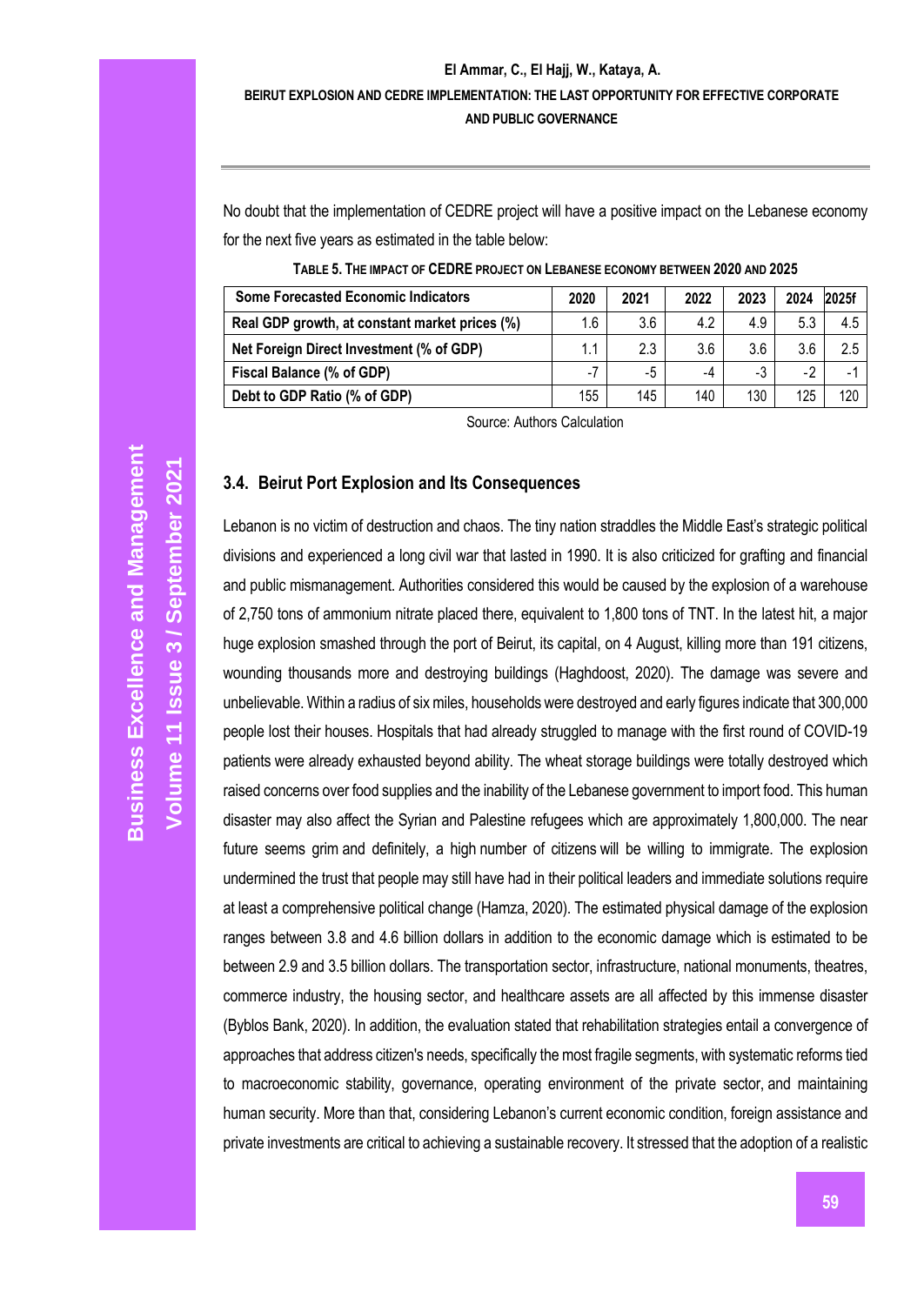reform agenda by the government is a prerequisite to receive international economic aid and to receive support from the foreign and private sectors. On August 18, 2020, the government resigned due to the protestor's pressures and the prime minister blamed the political parties for the explosion announcing that corruption was rooted in every part of the state. The challenge that Lebanon is facing now is to form a new government different from the traditional ones that excluded the ruling class. The new government should include decent members who can help to restore the local and the international community's trust and confidence (Specia & Chehayeb, 2020). We experienced centuries with almost the same privileged political elite in influence, the useless past of the same ruling establishment, the same institutions, getting control of Lebanon over and corrupting Lebanon over and over (Cooper & Abadi, 2020).

What Lebanon urgently requires is a new start, a new socio-political contract that gets rid of religious extremism and ensures transparency through constitutional reform. A new election law should be adopted to entail the right representation and the end of the existing corrupted political system. A new government could implement sound reforms that emphasize transparency, accountability, effective management and strategical plans to raise the country from its miserable economic, political and social status (Ghaddar, 2020).

## **4. CONCLUSION**

The port of Beirut's explosion and its consequences along with the severe economic crisis, the huge political conflict, the absence of accountability, transparency, and integrity throughout Lebanese public service organizations, the lack of financial commitment toward the international community, the huge public debt, the legislation of bribery and corruption throughout public administration, the reliance on nepotism and confessionalism in public administration represent a poor record for Lebanese government to adopt and execute any strategic plan. The visit of the French President Mr. Emmanuel Macron on September 1, 2020 was a slap in the face of Lebanese politicians to make them wake up and look at the horror of the bad situation the country has reached, and ring the bell, warning that from now on there is no blank check to help Lebanon without strategic reforms, without fighting corruption, and without adopting corporate and new public governance on all state levels. Corporate governance and new public governance present themselves as the ideal approach for adopting the pledge improvements required to optimize outcomes and build on the conditioned and controlled financial resources of CEDRE project. The present research shed the light on the needed reforms in order to develop a new Lebanese public and corporate governance through which CEDRE or Capital Investment Plan could be transformed into a gold revolution that shine throughout the economic, political, and social life. Actually, the shift in the structure of Lebanese governance will be no more avoided, because several organizational inconsistencies triggered mostly by external complexities and expanded the loss of Paris I, II, and III conventions must never be reached. Consequently, Lebanese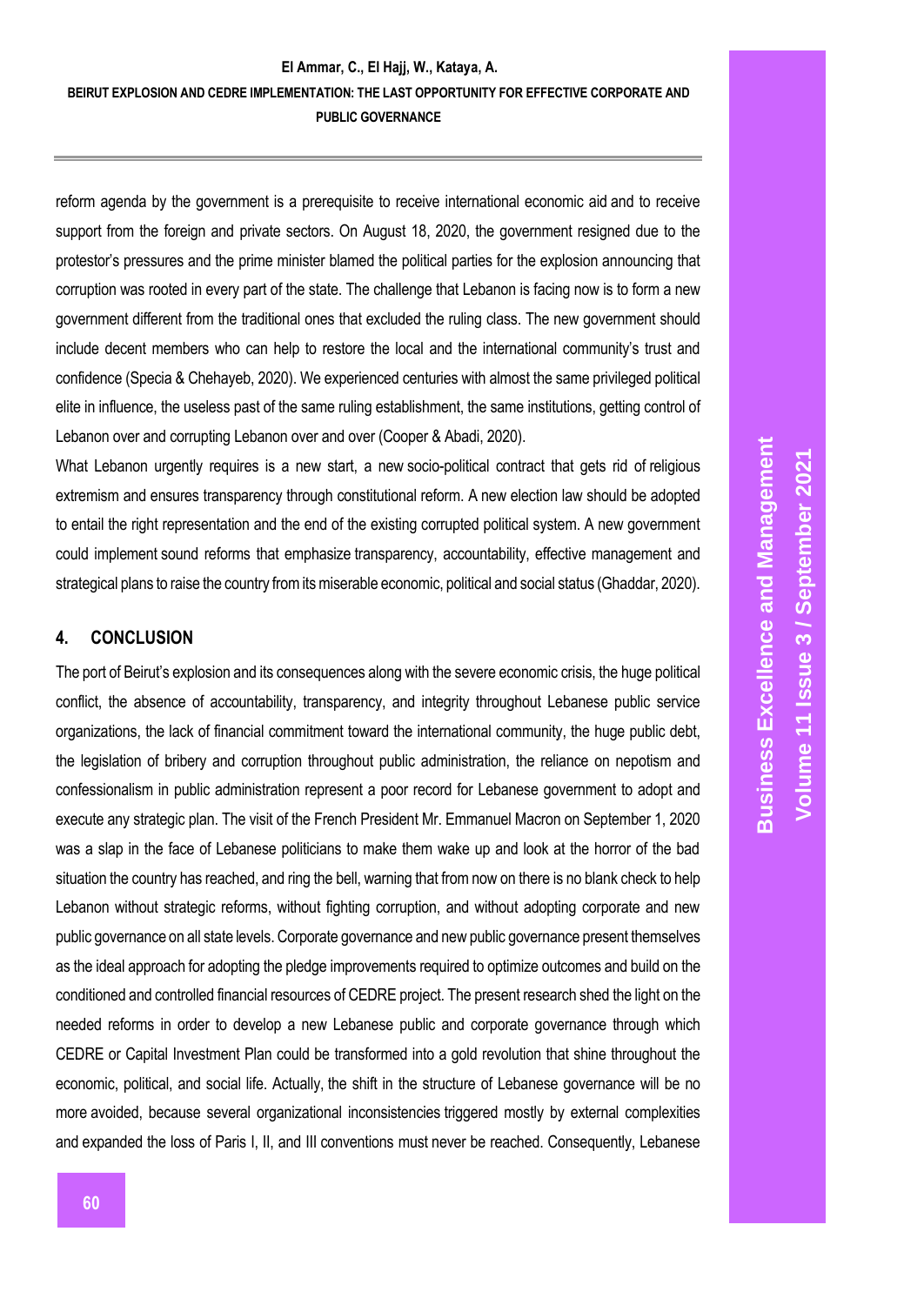government must react to CEDRE rules and regulations from the participants parties by following the strategic reform required which is presented as follows: first of all, Lebanese governments must strictly follow and implement the International Community's guidelines and contribute to the reforms that have been agreed on in order to receive CEDRE funding, achieve credibility and maintain performance and sustainability. Second, the Lebanese government must formulate a strategic reform plan for the Lebanese economy with a vision to reduce the risk of instability, decreases the expense of seeking a feasible solution, fight corruption and bribery, emphasizes the priority of public interest over the private one and, mostly, acquires credibility and legitimacy, thereby improving Lebanese government accessibility to more capital and financial opportunities. The Lebanese government should modify its members (executives, administrative staff, elected officials ...) by implementing the New Lebanese Public Governance, turning their position into a regulator to effectively execute a sustainable strategic reform agenda that supersedes and relies on the CEDRE project conditioned financial resources.

# **REFERENCES**

Aoki, M. (2001). *Towards a Comparative Institutional Analysis.* Cambridge, UK: MIT Press.

Barret, P. (1997). *Corporate Governance: P-S Style.* Australian Accountant.

- Barret, P. (1998). *Corporate Governance.* Canberra: The Defence Audit and Program Evaluation Committee (DAPEC).
- Byblos Bank. (2020). *Lebanon This Week 646.* Retrieved September 6, 2020, from https://www.byblosbank.com/common/economic-research-new/lebanon-this-week/lebanon-thisweek-646/damages-from-beirut-port-explosion-estimated-at-up-to-46bn-economic-losses-at-upto-35bn
- Cadbury Committee. (1992). *Report of the Committee on the Financial Aspects of Corporate Governance.* London: Gee and Co Ltd.
- Cadbury, S. (2000). The Corporate Governance Agenda. *Corporate Governance: An International Review,* 8(1): 7-15.
- CIPFA. (1995). *Corporate Governance: A Framework for Public Service Bodies.* London: Chartered Institute of Public Finance and Accountancy.
- Cooper, H., & Abadi, M. (2020). *Lebanon was already in financial crisis before the explosion in Beirut and now experts are predicting devastating consequences.* New York: Business Insider. Retrieved September 5, 2020, from https://www.businessinsider.com/beirut-lebanon-explosionfinancial-crisis-economy-2020-8

Council, A. (2007). *Corporate governance principles and recommendations.* Retrieved September 6, 2020, from http://www.blackrockmining.com.au/wp-

content/uploads/ASX\_Corp\_Governance\_Principles\_Recommendations\_2nd\_Edition.pdf Dixit, A. (2009). Governance Institutions and Economic Activity. *The American Economic Review,* 99(1): 5-24.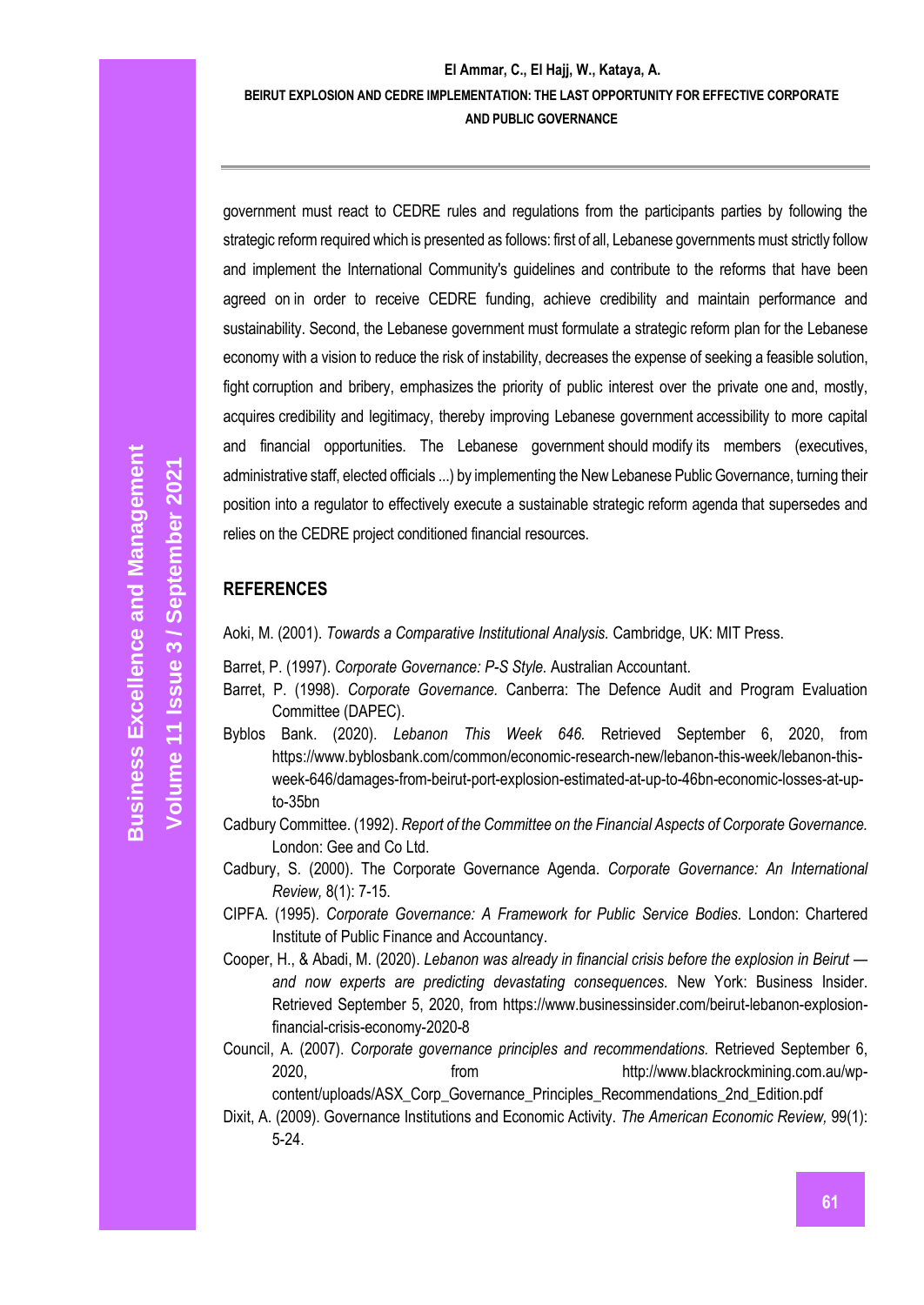- Ghaddar, H. (2020). *Lebanon Needs Transformation, Not Another Corrupt Unity Government.* Washington: The Washington Institute. Retrieved September 6, 2020, from https://www.washingtoninstitute.org/policy-analysis/view/lebanon-needs-transformation-notanother-corrupt-unity-government
- Haghdoost, Y. (2020). *How the Beirut Explosion Will Worsen Lebanon's Crises.* Washington Post. Retrieved August 29, 2020, from https://www.washingtonpost.com/business/how-the-beirutexplosion-will-worsen-lebanons-crises/2020/08/14/67547828-dde3-11ea-b4f1- 25b762cdbbf4\_story.html
- Hamza, W. (2020). *How Beirut's port explosion exacerbates Lebanon's economic crisis.* Australia: The Conversation. Retrieved August 29, 2020, from https://theconversation.com/how-beiruts-portexplosion-exacerbates-lebanons-economic-crisis-144040
- Hardman, B. (1996). Coporate Governance: A Practical Guide for Directors and Secretaries. *Australian Company Secretary, 48:* 235-238.
- Hepworth, N. (1994). *Principles of Corporate Governance and the Public Services.* London: CIPFA.
- Hontz, E., Shkolnikov, A., & Abell, O. (2009). *Corporate Governance: The Intersection of Public and Private Reform.* Washington, DC: United States Agency for International Development (USAID) Economic Growth and Trade.
- Horwood, I. (2001). *Corporate governance in the Public Sector: The Role of Risk Management.* Institute of Chartered Accountants of New Zealand (ICANZ).
- ICANZ. (2003). *Improving Corporate Reporting : A Shared Responsibility : Report for the Minister of Commerce Improving Corporate Reporting in New Zealand : A Shared Responsibility.* Wellington: Institute of Chartered Accountants of New Zealand (ICANZ).
- IIA. (2006). *The Role of Auditing in Public Sector Governance.* Institute of Internal Auditors.
- International Federation of Accountants (IFAC). (2001). *Governance in the Public Sector: A Governing Body Perspective.* New York: International Public Sector Study.
- Johnston, M. (2012). *Good Governance: Rule of Law, Transparency, and Accountability.* The World Wide Web. The contract of the Retrieved contract of the from the from  $\mathbb{R}$

http://unpan1.un.org/intradoc/groups/public/documents/un/unpan010193.pdf

- Kersbergen, K., & Waarden, F. (2004). Governance' as a Bridge Between Disciplines: Cross Disciplinary Inspiration Regarding Shifts in Governance and Problems of Governability, Accountability and Legitimacy. *European Journal of Political Research, 43:* 143–171.
- Lindsay, C., Osborne, S., & Bond, S. (2014). The 'New Public Governance' and Employability Services in an Era of Crisis: Challenges for Third Sector Organizations in Scotland. *Public Administration,*  92(1): 192-207.
- Maher, M., & Andersson, T. (1999). *Corporate governance: Effects on firm performance and economic growth.* The World Wide Web. Retrieved from https://www.oecd.org/sti/ind/2090569.pdf
- New South Wales Audit Office. (1997). *Performance Audit Report on Corporate Governance.* Sydney: NSWAO.
- Nohria, N., & Eccles, R. (1992). *Networks and Organizations: Structures, Form and Action.* Cambridge, Mass: Harvard Business School Press.
- Nolan, L. (1995). *First Report of the Committee on Standards of Public Life.* London: Her Majesty Stationery Office, HMSO.